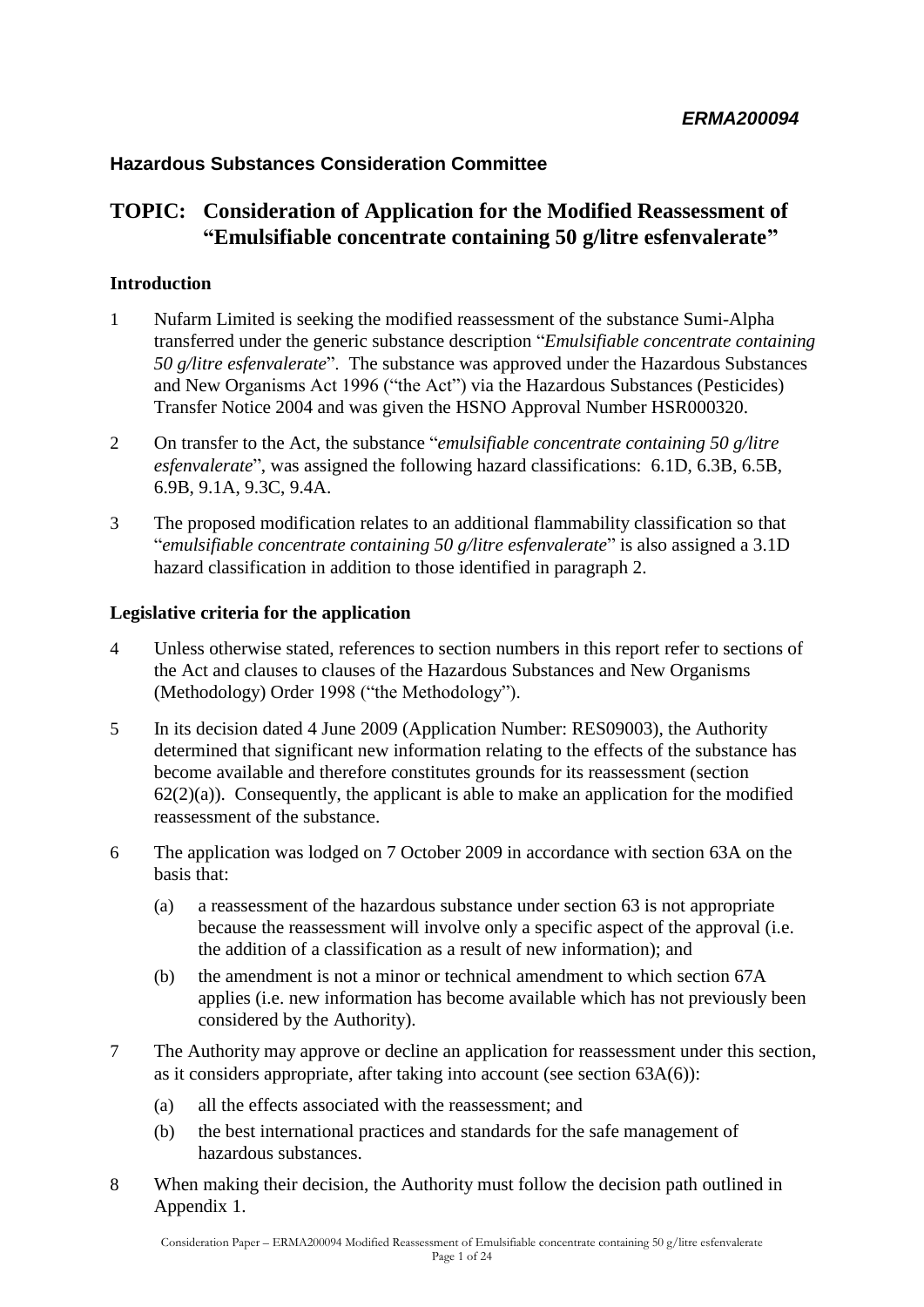### **Notification and consultation**

- 9 The Minister for the Environment was advised of the application<sup>1</sup> and given the opportunity to "call-in" the application<sup>2</sup>. This action was not initiated.
- 10 The Department of Labour (Workplace Group) and the New Zealand Food Safety Authority (Agricultural Compounds and Veterinary Medicines (ACVM) Group) were identified as having a specific interest in the application and were provided with a copy of the application summary (excluding the confidential information but with the opportunity to access this if necessary).
	- No comments or submissions were received.
- 11 Other Government departments, Crown agencies and other interested parties, as listed in Appendix 4, were provided with a copy of the application summary and given the opportunity to comment or to make a submission.
	- No comments or submissions were received.
- 12 The application was publicly notified on the ERMA New Zealand website on 21 October 2009 and subsequently advertised in The Dominion Post, the New Zealand Herald, the Christchurch Press and the Otago Daily Times<sup>3</sup>.
	- No submissions were received.

### **Agency evaluation**

- 13 To enable the Agency to consider all the effects associated with the proposed reassessment, the Agency has undertaken an assessment of the risks, costs and benefits associated with the proposed classification addition to the approval of the generic transferred substance description, *emulsifiable concentrate containing 50 g/litre esfenvalerate*.
- 14 Grounds for reassessment were established on the basis that significant new information relating to the effects of the substance has become available.

### **Background and nature of use of the substance**

- 15 Sumi-Alpha, *an emulsifiable concentrate containing 50 g/litre esfenvalerate*, is formulated as a clear to slightly hazy yellow liquid. The substance is used as a synthetic pyrethroid insecticide for commercial use; domestic usage of Sumi-Alpha is not anticipated. Sumi-Alpha is manufactured overseas and imported to New Zealand where it is downpacked, labeled and then sold. The substance is stored in a warehouse at Nufarm Limited, Auckland and dispatched to retail outlets where it is stored on shelves for sale to the commercial end-user. The substance is diluted with water and sprayed on maize and vegetable crops using a boom sprayer to control cutworm and other pests. This reassessment is not proposing any changes to be made to the use pattern of the substance.
- 16 Sumi-Alpha was the only trade name product to be transferred to the Act under the generic substance description *emulsifiable concentrate containing 50 g/litre*

 $\overline{a}$ 

 $\frac{1}{2}$  section 68<br><sup>2</sup> section 68

 $3$  section 53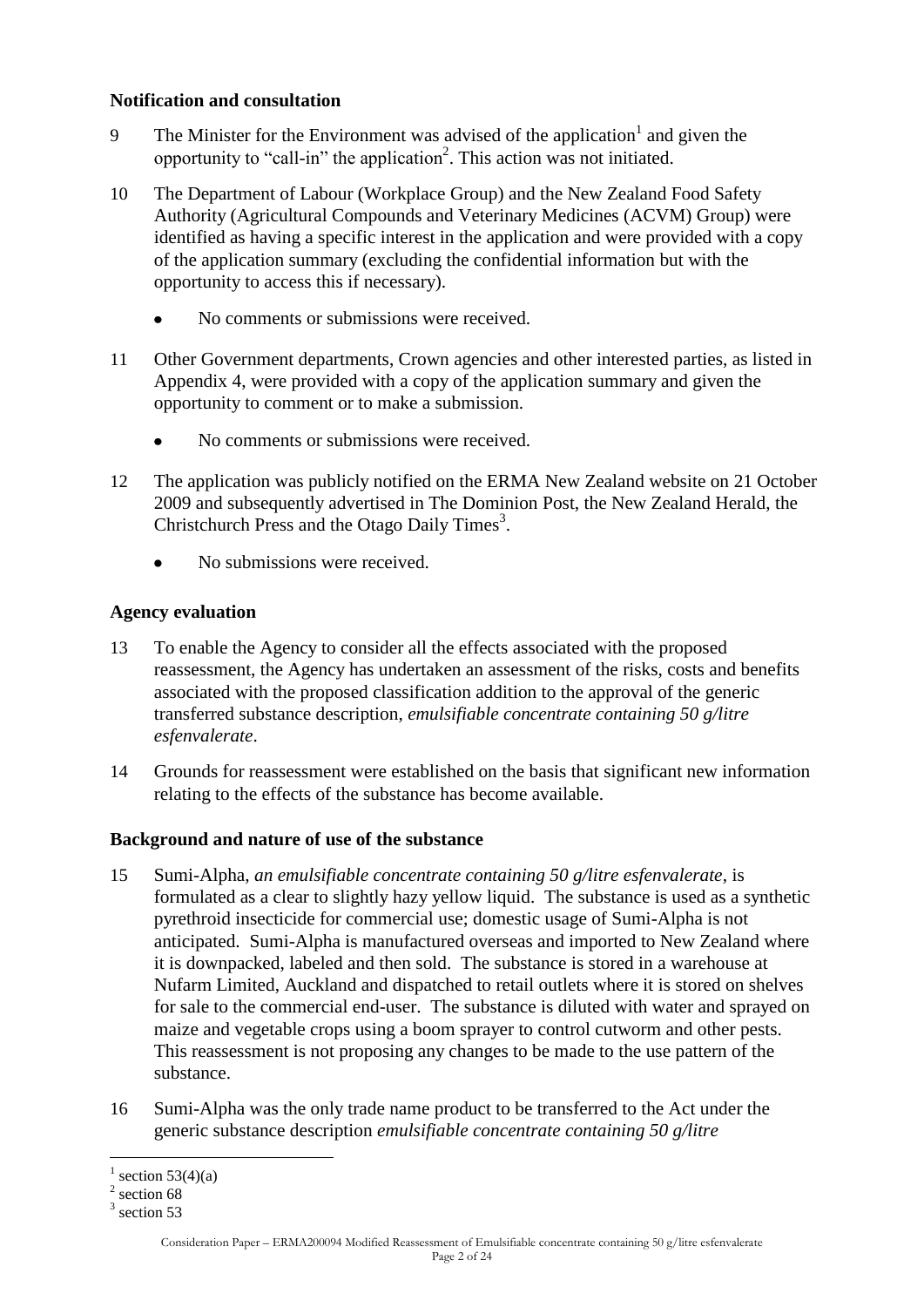*esfenvalerate*. Currently, Sumi-Alpha is the only substance containing esfenvalerate registered in New Zealand with the Agricultural Compounds and Veterinary Medicines (ACVM) Group.

- 17 Sumi-Alpha is not presently classified as a flammable substance and as such the controls associated with flammable substances do not apply to Sumi-Alpha.
- 18 The applicant, Nufarm Limited, has submitted a modified reassessment to correct the current hazard classification of Sumi-Alpha. This is because, since this substance was approved, new information that was not available at the time the substance was transferred to the Act has become available. This information indicates that Sumi-Alpha should be assigned a flammability classification.

### **Hazard classification**

- 19 The applicant provided the flashpoint report for Sumi-Alpha in confidence. This flashpoint report has been provided to the Committee of the Authority in Confidential Appendix 5. The Agency notes that the flashpoint for this substance is 69 degrees Celsius.
- 20 Schedule 2 of the Hazardous Substances (Minimum Degrees of Hazard) Regulations 2001 defines the minimum degrees of hazard for substances with flammable properties. This schedule states "A substance with flammable properties is not hazardous for the purposes of the Act unless-

 $(c)$ ..."the substance is a liquid that has a flash point of less than or equal to 93 degrees Celsius...."

- 21 Based on the flashpoint of Sumi-Alpha being 69 degrees Celsius, Sumi-Alpha is a flammable substance as it meets the minimum degree of hazard prescribed in Schedule 2 for a substance with flammable properties.
- 22 More specifically, the Agency proposes Sumi-Alpha be classified as a low hazard flammable substance and assigned the 3.1D classification, in addition to its current classifications. Schedule 2 of the Hazardous Substances (Classification) Regulations 2001 specifies the classification criteria for flammable substances. The hazard classification defined in this schedule for ‗A flammable liquid that has a flash point of greater than 60 degrees Celsius, but less than or equal to 93 degrees Celsius" is  $3.1D -$ Flammable liquids: low hazard.
- 23 Sumi-Alpha was assigned classifications, as identified in paragraph 2 and in the table below, on transfer to the Act. The proposed classifications as a result of this modified reassessment are also listed in the table below.

| <b>Hazardous Property</b>    | <b>Hazard classification -</b> | <b>Hazard classification -</b> |
|------------------------------|--------------------------------|--------------------------------|
|                              | current                        | proposed                       |
| Flammability                 |                                | 3.1D                           |
| <b>Acute Oral Toxicity</b>   | 6.1D                           | 6.1D                           |
| Skin Irritancy               | 6.3B                           | 6.3B                           |
| <b>Skin Sensitisation</b>    | 6.5B                           | 6.5B                           |
| <b>Target Organ Toxicity</b> | 6.9B                           | 6.9B                           |
| <b>Aquatic Ecotoxicity</b>   | 9.1A                           | 9.1A                           |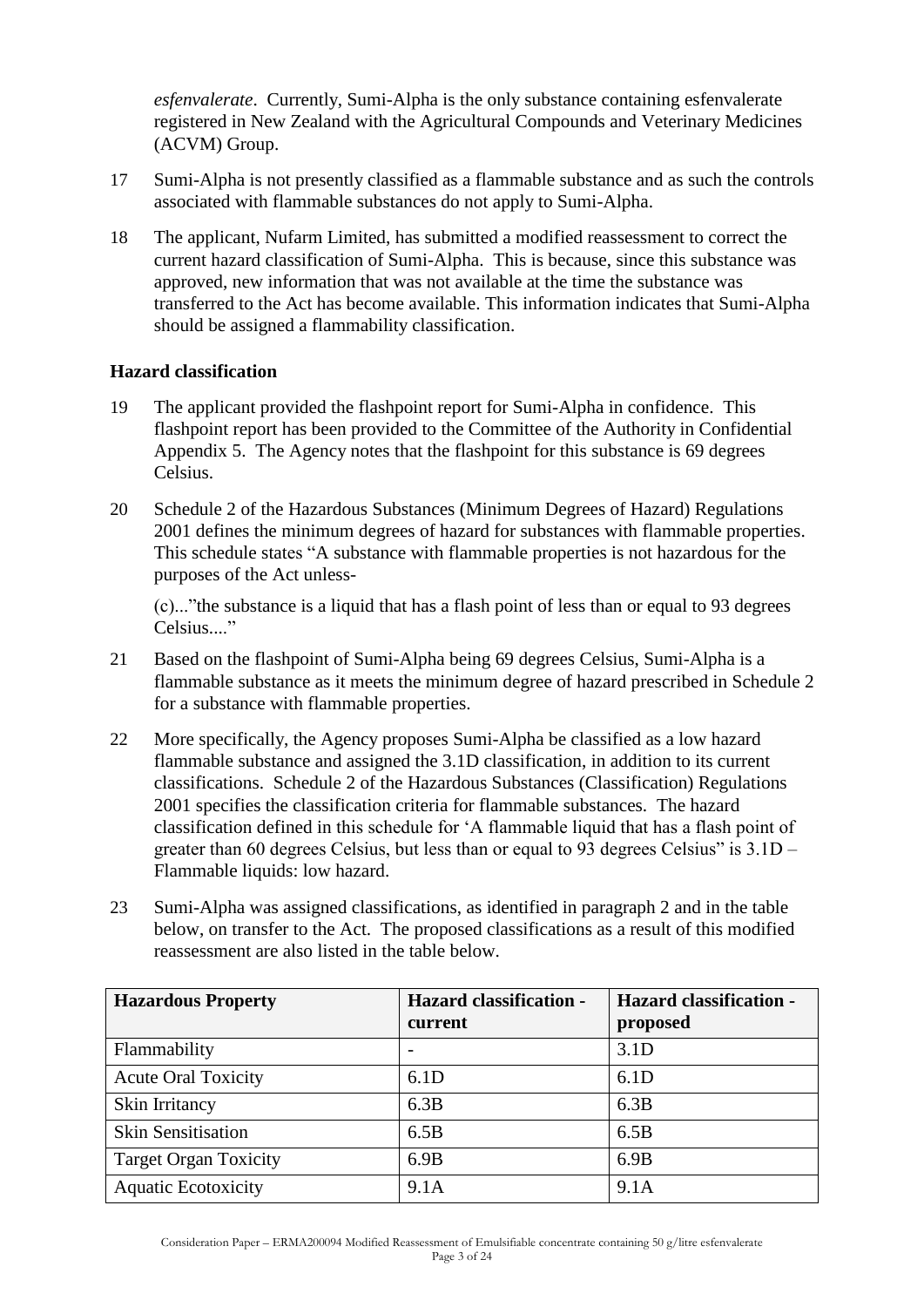| <b>Terrestrial Vertebrate Ecotoxicity</b>   | 9.3C | 9.3C |
|---------------------------------------------|------|------|
| Terrestrial Invertebrate Ecotoxicity   9.4A |      | 9.4A |

### **Overseas regulatory summary**

24 Esfenvalerate has been approved as an active ingredient for use as an insecticide in Europe under Annex I and in Australia. Sumi-Alpha has also been approved for use as an insecticide in the European Union and in Australia.

### **Risks and Costs Assessment**

- 25 A "cost" is defined in Regulation 2 of the Methodology as "the value of a particular adverse effect expressed in monetary or non-monetary terms".
- 26 The applicant has identified costs associated with the reassessment proposal as outlined below:
	- The time taken to establish the Grounds for Reassessment application;
	- The time taken to compile the application for a modified reassessment; and
	- The costs associated with updating the product label and compliance with the additional controls.
- 27 The Agency notes it is the applicant's intention to cover the identified costs with regards to ensuring compliance with the additional controls.
- 28 In accordance with sections 5 and 6 and clauses 9 and 12, the Agency has assessed the potentially non-negligible risks of the proposed classification addition in terms of risks to the environment, to human health and safety, to the relationship of Māori to the environment, to society and the community, to the market economy, and to New Zealand's international obligations.

### *Assessment of the risks to human health and safety and the environment*

- 29 Sumi-Alpha, *an emulsifiable concentrate containing 50 g/litre esfenvalerate*, at present is classified as an acute oral toxicant (6.1D), a skin irritant (6.3B), a contact sensitiser (6.5B), a target organ toxicant (6.9B), an aquatic ecotoxicant (9.1A), a terrestrial vertebrate ecotoxicant (9.3C) and a terrestrial invertebrate ecotoxicant (9.4A).
- 30 The Agency notes the risks that currently exist during the various stages of the substance's lifecycle are still present. The Agency considers adherence to the current controls that apply to toxic and ecotoxic substances will continue to manage the adverse effects to human health and the environment associated with the use of this substance that may arise as a result of the substance's properties. As such, the Agency has not reassessed the risks to human health and the environment during the lifecycle of the substance from the substance's properties as identified above. However, the Agency notes an additional risk which has now become evident, of the substance being ignited at any time, can occur during any stage of the substance's lifecycle. This risk has the potential for adverse effects to occur to both the environment and to human health.
- 31 As noted above the Agency considers adverse effects to human health and the environment, associated with the ignition of flammable substances, can occur at any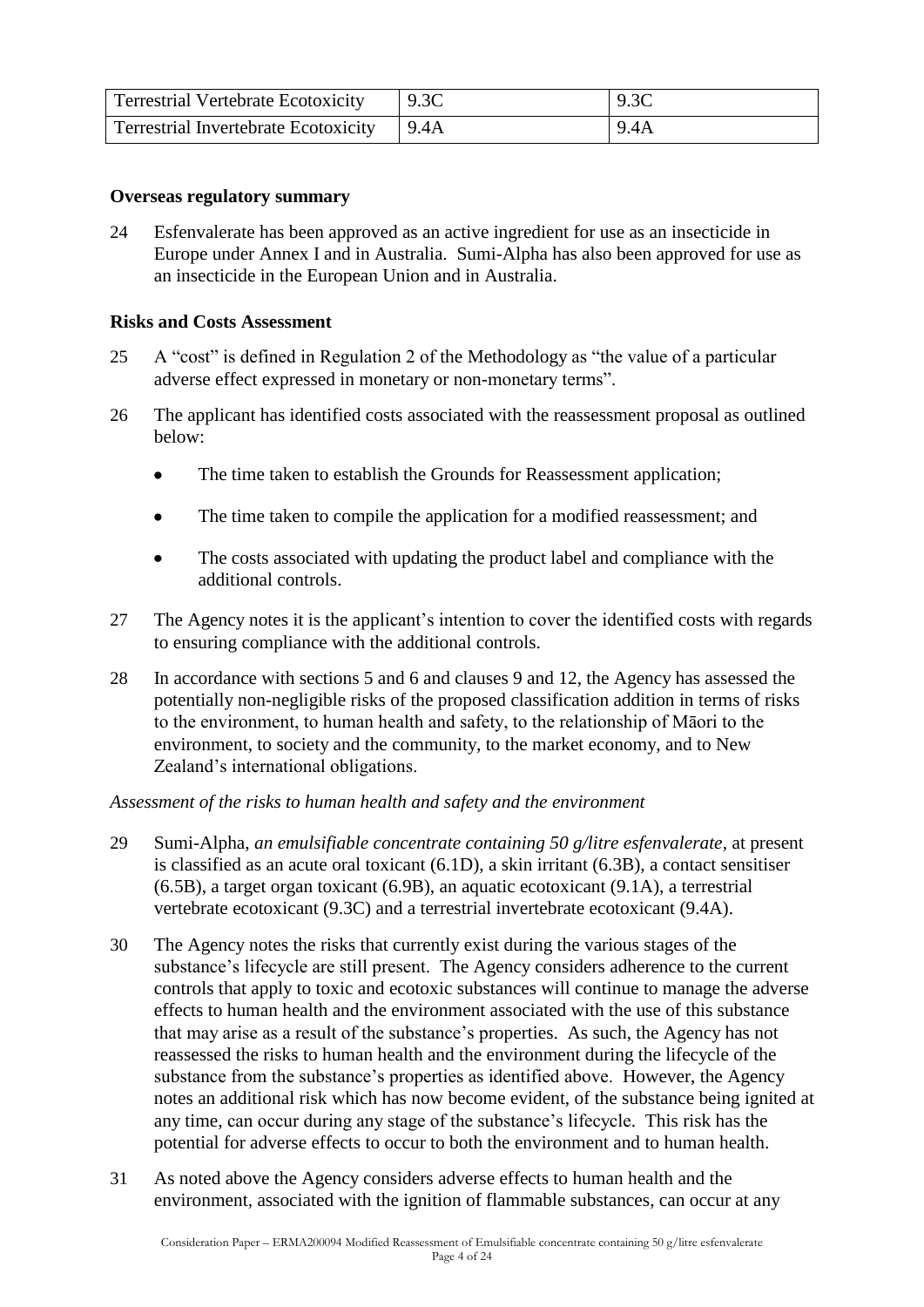stage during the substance's lifecycle. The lifecycle stages and associated sources of risk are summarised in the table below.

| <b>Lifecycle Activity</b> | <b>Associated Source of Risk</b>                                                                                                                                                                                                  |
|---------------------------|-----------------------------------------------------------------------------------------------------------------------------------------------------------------------------------------------------------------------------------|
| Manufacture / Import      | An incident during the manufacture or importation resulting in ignition<br>of the substance and subsequently the potential for adverse health<br>effects to be caused to human health or damage to the environment.               |
| Packing                   | An incident during the packing of the substance resulting in ignition of<br>the substance and subsequently the potential for adverse health effects<br>to be caused to human health or damage to the environment.                 |
| Transport or storage      | An incident during the transport or storage of the substance resulting<br>in ignition of the substance and subsequently the potential for adverse<br>health effects to be caused to human health or damage to the<br>environment. |
| Use                       | An incident during use resulting in ignition of the substance and<br>subsequently the potential for adverse health effects to be caused to<br>human health or damage to the environment.                                          |
| Disposal                  | Disposal of the substance or its packaging resulting in ignition of the<br>substance and subsequently the potential for adverse health effects to<br>be caused to human health or damage to the environment.                      |

- 32 The Agency considers that there is potential for damage to the environment to occur if Sumi-Alpha were to be ignited at any stage of its lifecycle. However, the Agency considers that the addition of a flammability classification to the approval for Sumi-Alpha, and adherence to the HSNO controls on flammable substances, will ensure that the level of risk to the environment associated with its flammable properties is *negligible*.
- 33 In addition, the Agency considers Sumi-Alpha has the potential to cause minimal to major adverse health effects (ranging from smoke inhalation to burns for example) if it were to be ignited at any stage of its lifecycle. However, the Agency considers that adherence to the HSNO controls on flammable substances will ensure that the level of risk to human health associated with its flammable properties is *negligible*.
- 34 The additional controls that are proposed to apply to Sumi-Alpha are identified in the Controls section of this paper below.
- 35 The Agency considers the risks to human health and the environment from the proposed addition of a 3.1D classification to the approval for an *emulsifiable concentrate containing 50 g/litre esfenvalerate* (HSR000320) are *negligible*. Furthermore, the present risks associated with the use of the substance are likely to be reduced by the addition of the proposed classification due to the risks associated with flammable substances being addressed.

### *Relationship of Māori to the Environment*

36 The Agency has considered this application in accordance with the clauses 9(b)(i) and  $9(c)(iv)$  and sections 6(d) and 8. In addition, the framework contained in the ERMA New Zealand user guide "Working with Māori under the HSNO Act 1996" has been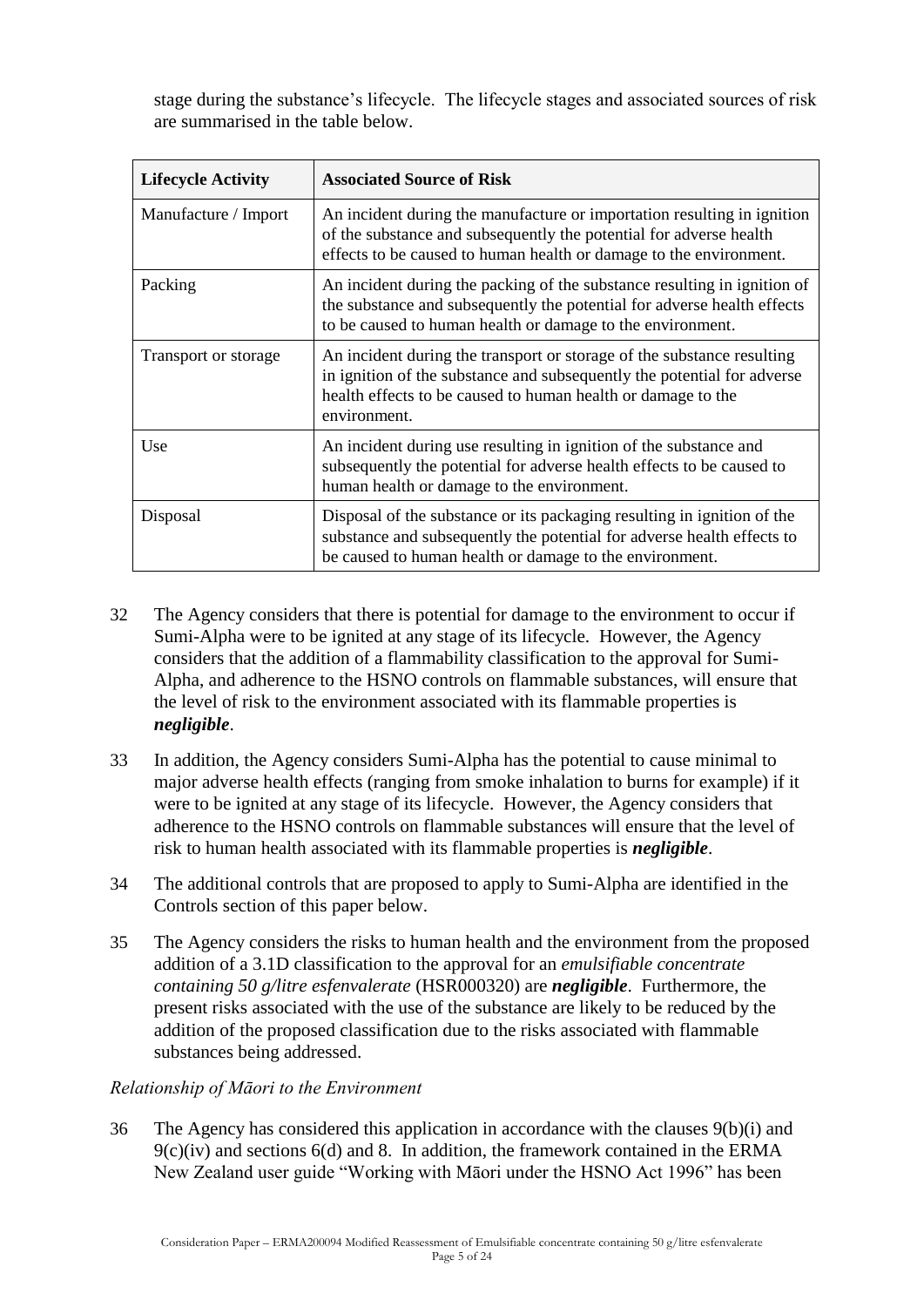used to assess the effects of this application on the relationship of Māori to the environment.

- 37 The Agency notes that the substance triggers a number of hazardous properties giving rise to the potential for cultural risk including the deterioration of the mauri of taonga flora and fauna species, the environment and the general health and well-being of individuals and the community.
- 38 In addition, the use of this substance as an insecticide has the potential to inhibit the ability of iwi/Māori to fulfil their role as kaitiaki, particularly in relation to the guardianship of waterways given the highly ecotoxic nature of the substance to aquatic species, and potential risks to the mauri ora of human health under prolonged exposure to this substance.
- 39 On considering the information outlined here and elsewhere in this report, the Agency considers a minimal impact from the substance on the relationship of Māori and their culture and traditions with their ancestral lands, water, sites, wāhi tapu, valued flora and fauna and other taonga to be highly improbable. In addition there is no evidence to suggest that the controlled use of the substance will breach the principles of the Treaty of Waitangi.
- 40 The overall level of risk is therefore considered to be *negligible* assuming that the substance will be handled, stored, transported, used, and disposed of, in accordance with the explicitly stated default and additional controls proposed in this report, and any other controls required by other legislation.
- 41 However, the Agency notes that should inappropriate use, or accident, result in the contamination of waterways or the environment generally, that users notify the appropriate authorities including the relevant iwi authorities in that region. This action should include advising them of the contamination and the measures taken to contain and remediate.

### *Assessment of the risks to society and the community*

42 There are not expected to be any significant adverse impacts on the social environment from the addition of a flammability classification, and the relevant proposed controls, to this substance. In fact, the addition of a flammability classification to this substance may mitigate the present risks associated with the use of this substance. This will be due to the substance being correctly classified as a result of new information and the relevant controls put in place to ensure that the level of risk from the use of flammable substances is negligible. Consequently, the Agency considers that this aspect of potential risk need not be considered further.

### *Assessment of the risks to the market economy*

- 43 Taking into account the level of risk to the environment and to human welfare, no sources of additional risk have been identified that could result in an adverse economic impact on a community.
- 44 The Agency notes that direct economic costs will be borne by the applicant and users of the substance. The HSNO default controls intentionally do not manage direct economic effects. These are for suppliers and users of the substance to address.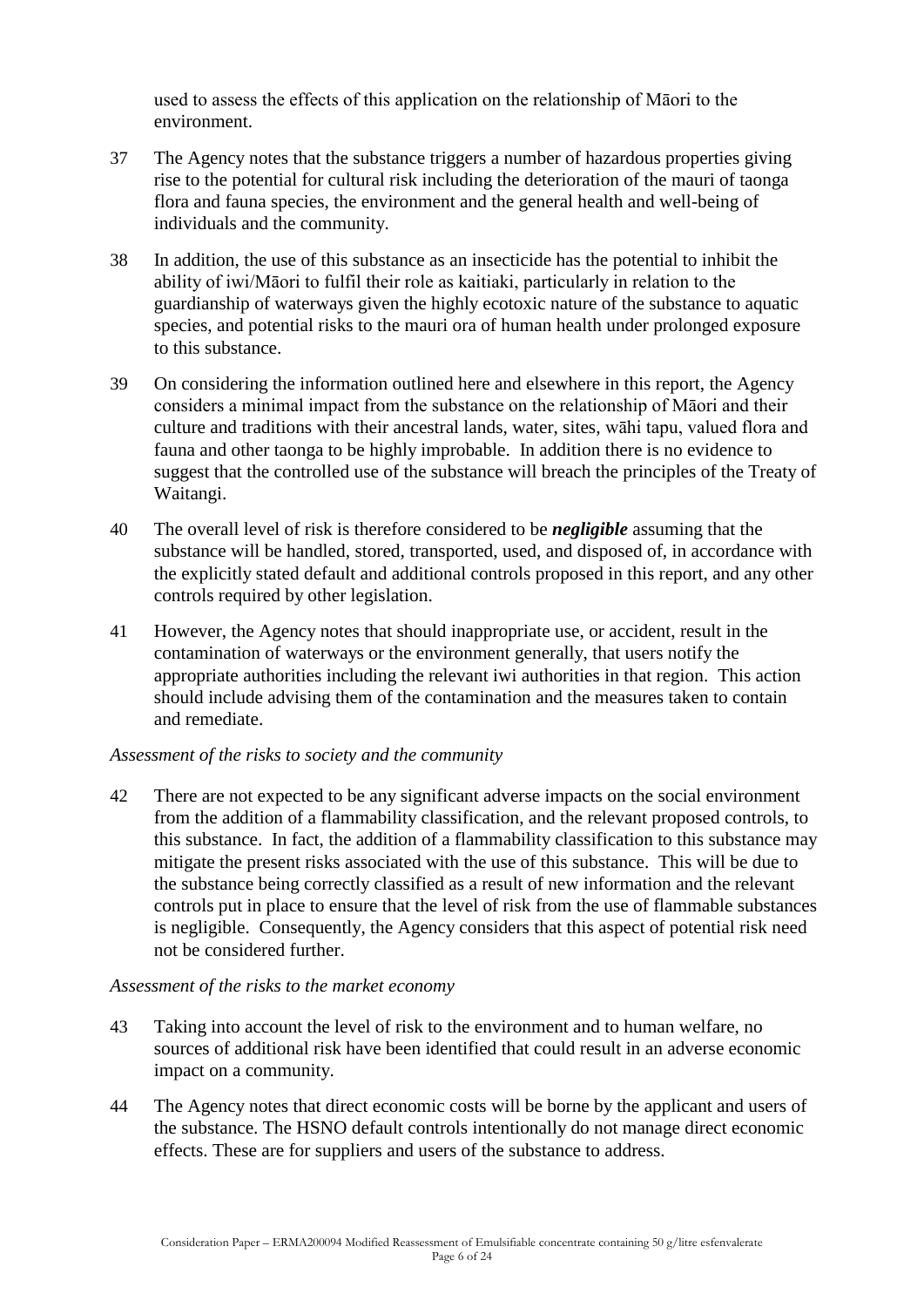### *New Zealand"s international obligations*

45 The Agency does not anticipate that the addition of a flammability classification to identify Sumi-Alpha as a flammable substance will pose any risks to New Zealand's international obligations.

### **Assessment of Beneficial Effects**

- 46 A "benefit" is defined in Regulation 2 of the Methodology as "the value of a particular positive effect expressed in monetary or non-monetary terms". Benefits that may arise from any of the matters set out in clauses 9 and 11 were considered in terms of clause 13.
- 47 The Agency considers that there are potentially significant benefits associated with the proposed addition of a flammability control to the approval for the transferred substance description ‗*emulsifiable concentrate containing 50 g/litre esfenvalerate"*.
- 48 The applicant claims that the proposed modification to the approval of the substance will provide the following benefits:
	- Sumi-Alpha will be correctly classified; and
	- The relevant controls associated with flammable substances will be applicable to Sumi-Alpha and put in place throughout the lifecycle of the substance.
- 49 The Agency agrees with the applicant and considers the benefits that may result from the addition of a flammability classification, and the consequent adherence to relevant controls, are potentially significant.

### **Controls**

- 50 The current controls for *emulsifiable concentrate containing 50 g/litre esfenvalerate* are detailed in Appendix 2.
- 51 As a result of the proposed modification to the approval of this substance, a number of additional controls on the substance are necessary. Only those controls that are affected by the proposed modification are discussed below. A full list of controls and variations to the substance is provided in Appendix 3.

### *Proposed additions and modifications to controls*

- 52 The Agency notes that the existing controls for use of *an emulsifiable concentrate containing 50 g/litre esfenvalerate* do not address the risks associated with the unintended ignition of flammable substances.
- 53 The Agency considers based on the new information provided by the applicant that the approval for this substance (Approval number HSR000320) should be modified to add a flammability classification and include controls to address the risks associated with flammable substances. These additional proposed controls are identified in the table below.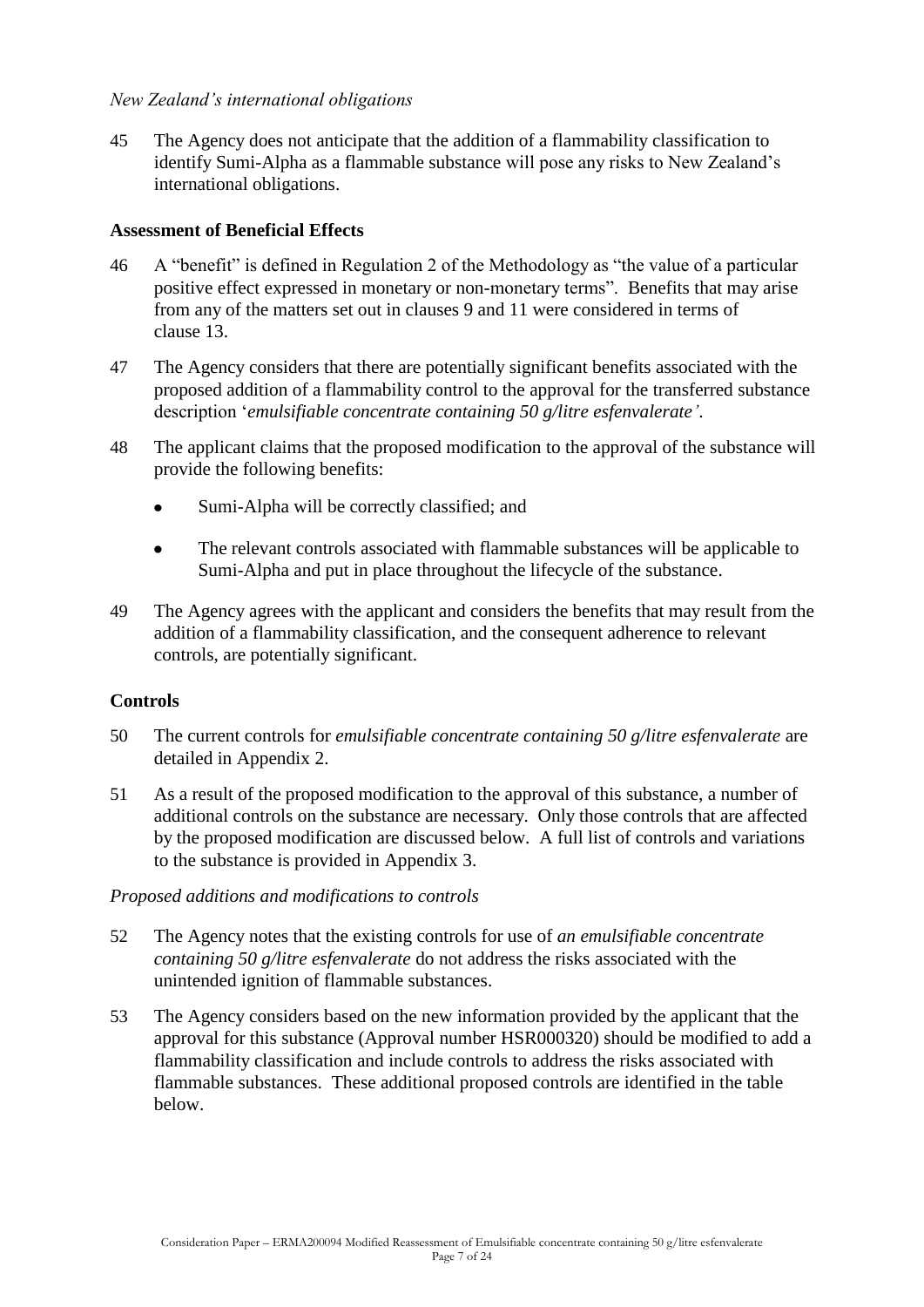| <b>Control Code</b>                                                                           | <b>Regulation</b> | <b>Topic</b>                                                                                                     |
|-----------------------------------------------------------------------------------------------|-------------------|------------------------------------------------------------------------------------------------------------------|
|                                                                                               |                   | Hazardous Substances (Classes 1 to 5 Controls) Regulations 2001 - Flammable                                      |
| F2                                                                                            | 8                 | Restrictions on the carriage of flammable substances on<br>passenger service vehicles                            |
| F <sub>6</sub>                                                                                | 60-70             | Requirements to prevent unintended ignition of class 2.1.1, 2.1.2<br>and 3.1 substances                          |
| F11                                                                                           | 76                | Segregation of incompatible substances                                                                           |
|                                                                                               |                   | <b>Hazardous Substances (Disposal) Regulations 2001</b>                                                          |
| D2                                                                                            | 6                 | Disposal requirements for flammable substances                                                                   |
| <b>Hazardous Substances (Emergency Management) Regulations 2001</b>                           |                   |                                                                                                                  |
| EM9                                                                                           | 17                | Additional information requirements for flammable and oxidising<br>substances and organic peroxides              |
| <b>EM10</b>                                                                                   | $21 - 24$         | Fire extinguisher requirements                                                                                   |
|                                                                                               |                   | <b>Hazardous Substances (Identification) Regulations 2001</b>                                                    |
| I <sub>5</sub>                                                                                | 11                | Priority identifiers for flammable substances                                                                    |
| I13                                                                                           | 22                | Secondary identifiers for flammable substances                                                                   |
| I25                                                                                           | 43                | Specific documentation requirements for flammable substances                                                     |
| Hazardous Substances (Dangerous Goods and Scheduled Toxic Substances) Transfer Notice<br>2004 |                   |                                                                                                                  |
| GN35A                                                                                         | Schedule 10       | Controls relating to the adverse effects of unintended ignition of<br>class 2 and class 3.1 hazardous substances |

54 The Agency considers all the existing controls and variations that apply to *emulsifiable concentrate containing 50 g/litre esfenvalerate* remain applicable.

*Summary of controls*

55 The Agency has considered the controls imposed by the Authority in approvals given to flammable substances under Part 5 of the Act as well as those transferred to the Act under the *Hazardous Substances (Pesticides) Transfer Notice 2004 (as amended)* and considers that the controls listed in Appendix 3 should apply to the substance.

### **Overall evaluation of risks, costs and benefits**

- 56 The Agency considers the risks of the substance to the environment and human health, with the proposed controls in place, to be *negligible*.
- 57 The Agency does not consider there to be significant risks to Māori cultural wellbeing, society and the community, the market economy, or to New Zealand's international obligations associated with the modified reassessment.
- 58 The Agency has taken the type and severity of the risks, and the characteristics of such risks into account, and considers that the overall level of risk posed by the substance is negligible.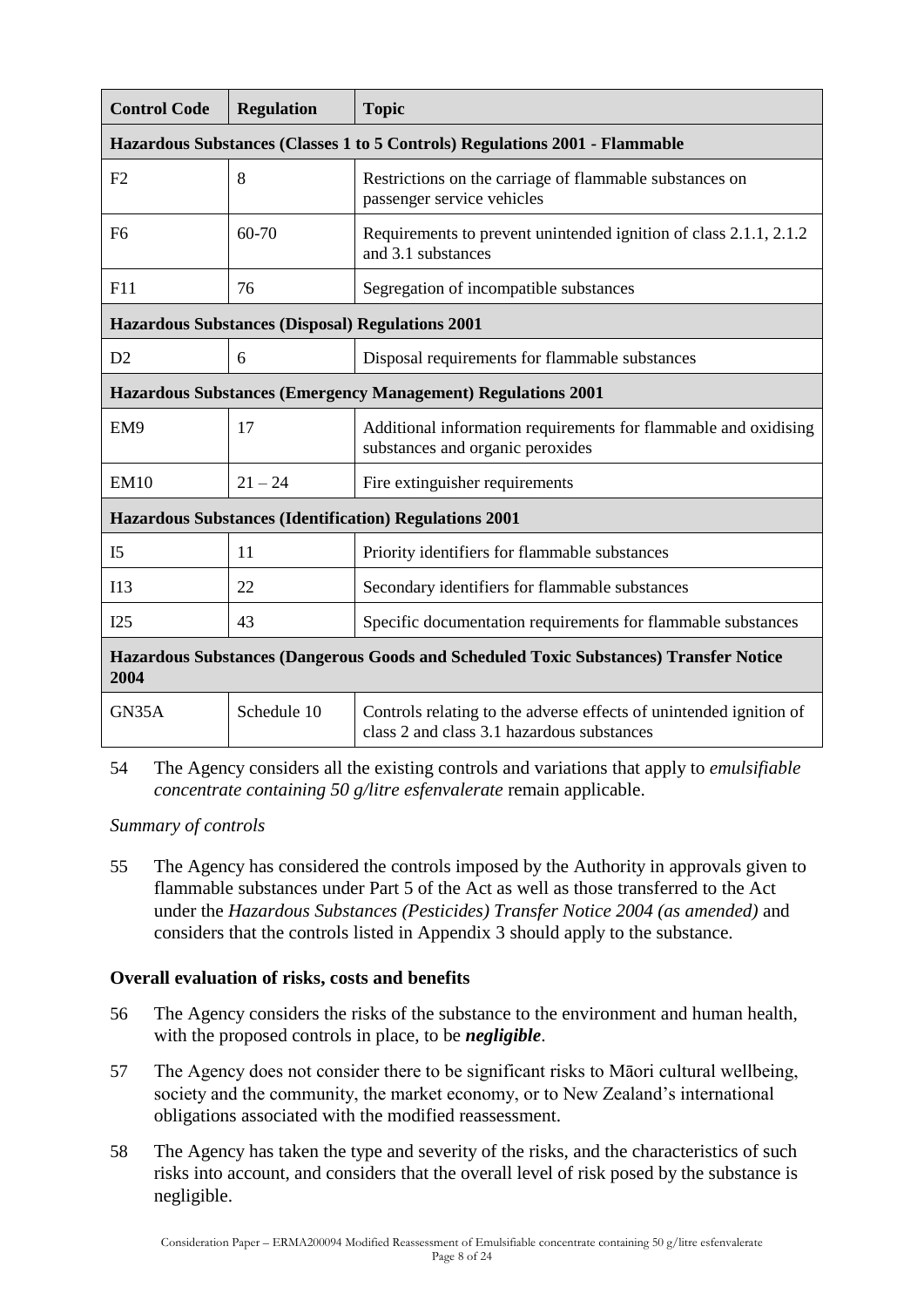- 59 The Agency considers that there are benefits associated with the modified reassessment of this substance as identified in paragraph 48 of this paper.
- 60 Thus, the Agency considers that the benefits of the modified reassessment outweigh the costs.

### **Best international practices and standards for the safe management of hazardous substances**

- 61 The requirement to consider best international practices and standards for the safe management of hazardous substances is demonstrated by assessing the proposed modified reassessment against:
	- the Globally Harmonised System of Classification and Labelling of Chemicals;  $\bullet$
	- international codes of practice and standards;
	- overseas legislative requirements.

### *Globally Harmonised System*

62 The controls applied to the substance as a result of the modified reassessment are based on the HSNO Regulations. These regulations specify a number of controls aimed at managing the risk posed by hazardous substances throughout their lifecycle, such as the requirement for protective clothing and provision of appropriate information, disposal and emergency management requirements. These regulations have previously met the requirements of section 141(1)(b) on best international practices and standards for the safe management of hazardous substances. In particular, the Globally Harmonised System of Classification and Labelling of Chemicals (GHS), published by the United Nations, forms the basis of the HSNO hazard classification system and the requirements for the provision of information on hazards.

### *International Codes of Practice and Standards*

63 The transportation controls on the substance requiring the segregation of incompatible substances are cross-references to the requirements of the Land Transport Rule, the Maritime Rule and the Civil Aviation Rule, which are themselves based on the International UN Transport of Dangerous Goods Model Regulations, the International Maritime Dangerous Goods Code and the International Civil Aviation Organization Regulations.

### *Overseas Legislative Requirements*

64 The Agency notes that the substance is approved for use as an insecticide by the Australian Pesticides and Veterinary Medicines Authority (APVMA) and the European Union. The Agency notes the controls proposed by the Agency may not be consistent with those imposed by overseas regulators relating to the controls associated with flammable substances. The Agency considers that this substance may not be classified as flammable by some overseas regulators due to differing implementation of the Globally Harmonised System with respect to flammable substances.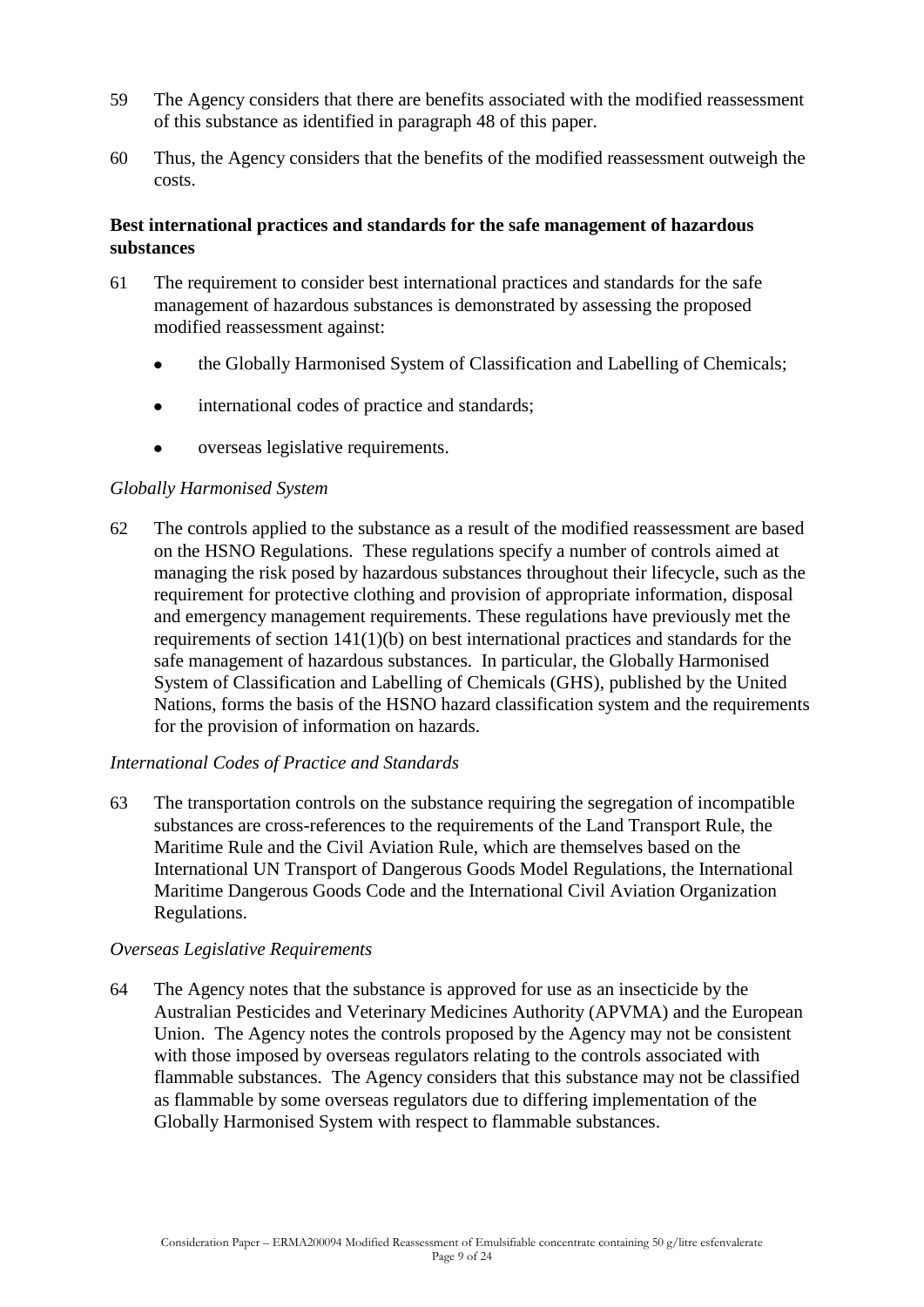### **Conclusions**

- 65 Nufarm Limited is seeking the modified reassessment of the substance identified as ―*Emulsifiable concentrate containing 50 g/litre esfenvalerate*‖ to add a flammability classification as a result of new information becoming available.
- 66 The Agency considers that there are negligible risks to the environment and human health, with the proposed controls in place, and that there are definite benefits associated with the modified reassessment of the substance to add a flammability classification (3.1D) to the approval for *"an emulsifiable concentrate containing 50 g/litre esfenvalerate"*.
- 67 The Agency considers that the modified reassessment meets the requirements of best international practices and standards for the safe management of hazardous substances.
- 68 The Agency considers that the application for the modified reassessment meets the requirements of section 63A(6) and, therefore, may be approved in accordance with clause 26.
- 69 The Agency considers that the controls listed in Appendix 3 should apply to emulsifiable concentrate containing 50 g/litre esfenvalerate.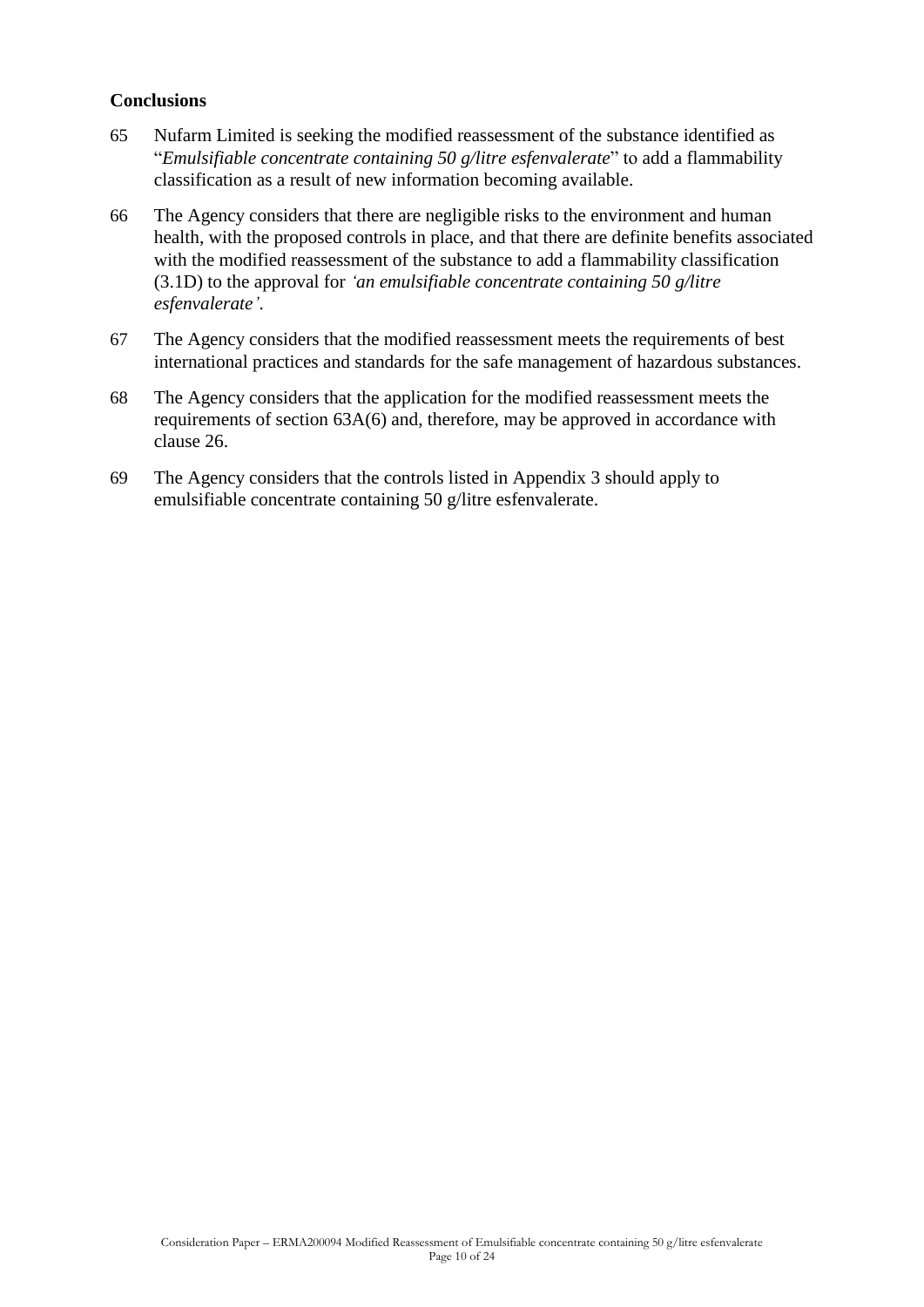# **APPENDIX 1 DECISION PATH**

Decision path for modified reassessment for amendments to hazardous substance approvals: application made and determined under section 63A.

For proper interpretation of the decision path it is important to work through the flowchart conjunction with the explanatory notes

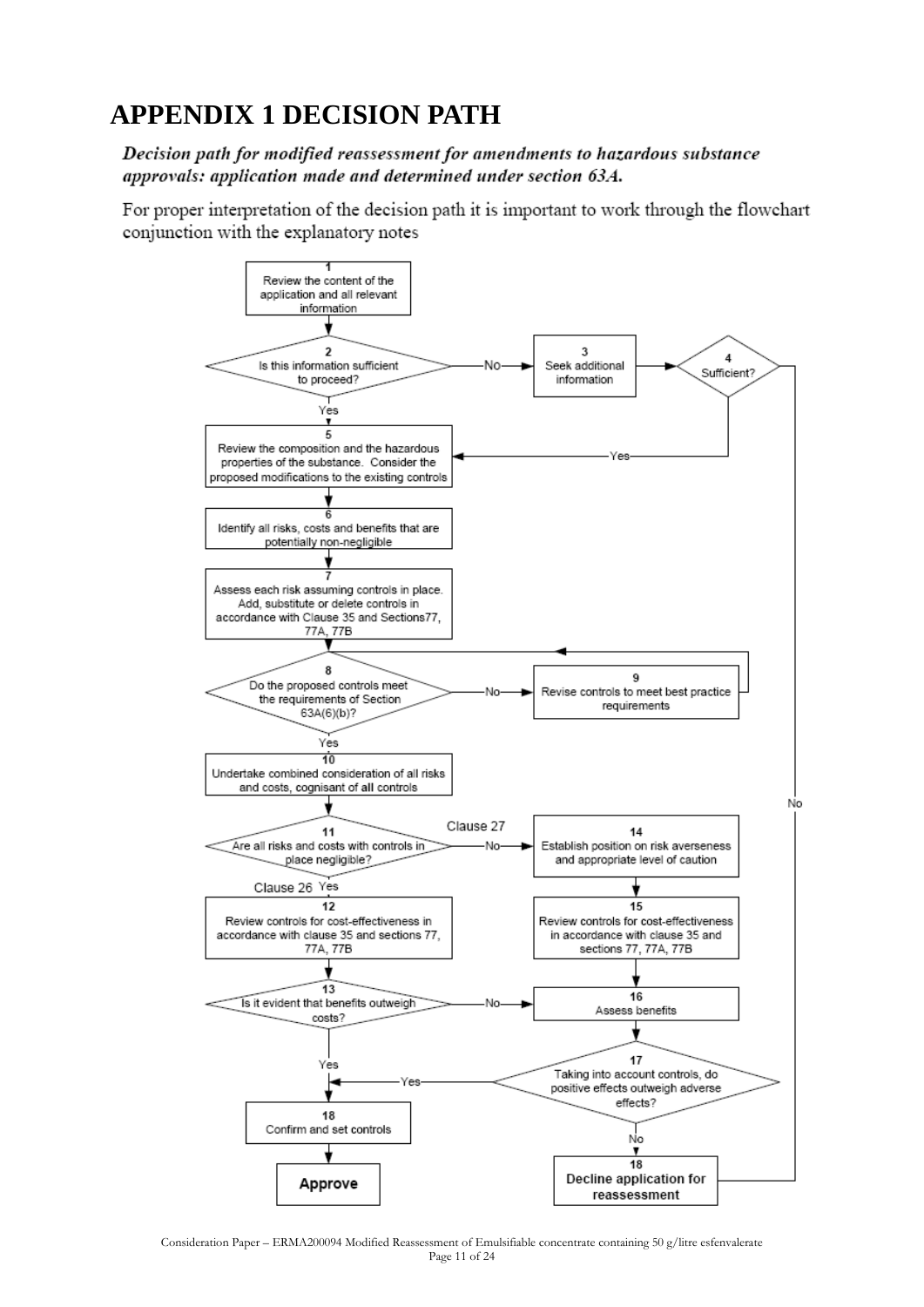# **APPENDIX 2: CURRENT CONTROLS FOR EMULSIFIABLE CONCENTRATE CONTAINING 50 G/LITRE ESFENVALERATE**

### **Controls applying to this substance are given in the:**

- 1. Hazardous Substances (Classes 6, 8, and 9 Controls) Regulations 2001.
- 2. Hazardous Substances (Packaging) Regulations 2001.
- 3. Hazardous Substances (Disposal) Regulations 2001.
- 4. Hazardous Substances (Personnel Qualifications) Regulations 2001.
- 5. Hazardous Substances (Emergency Management) Regulations 2001.
- 6. Hazardous Substances (Tracking) Regulations 2001.
- 7. Hazardous Substances (Identification) Regulations 2001.
- 8. Hazardous Substances (Tank Wagon and Transportable Containers) Regulations 2004.
- 9. Controls for Stationary Container Systems: Schedule 8 of the Hazardous Substances (Dangerous Goods and Scheduled Toxic Substances) Transfer Notice 2004.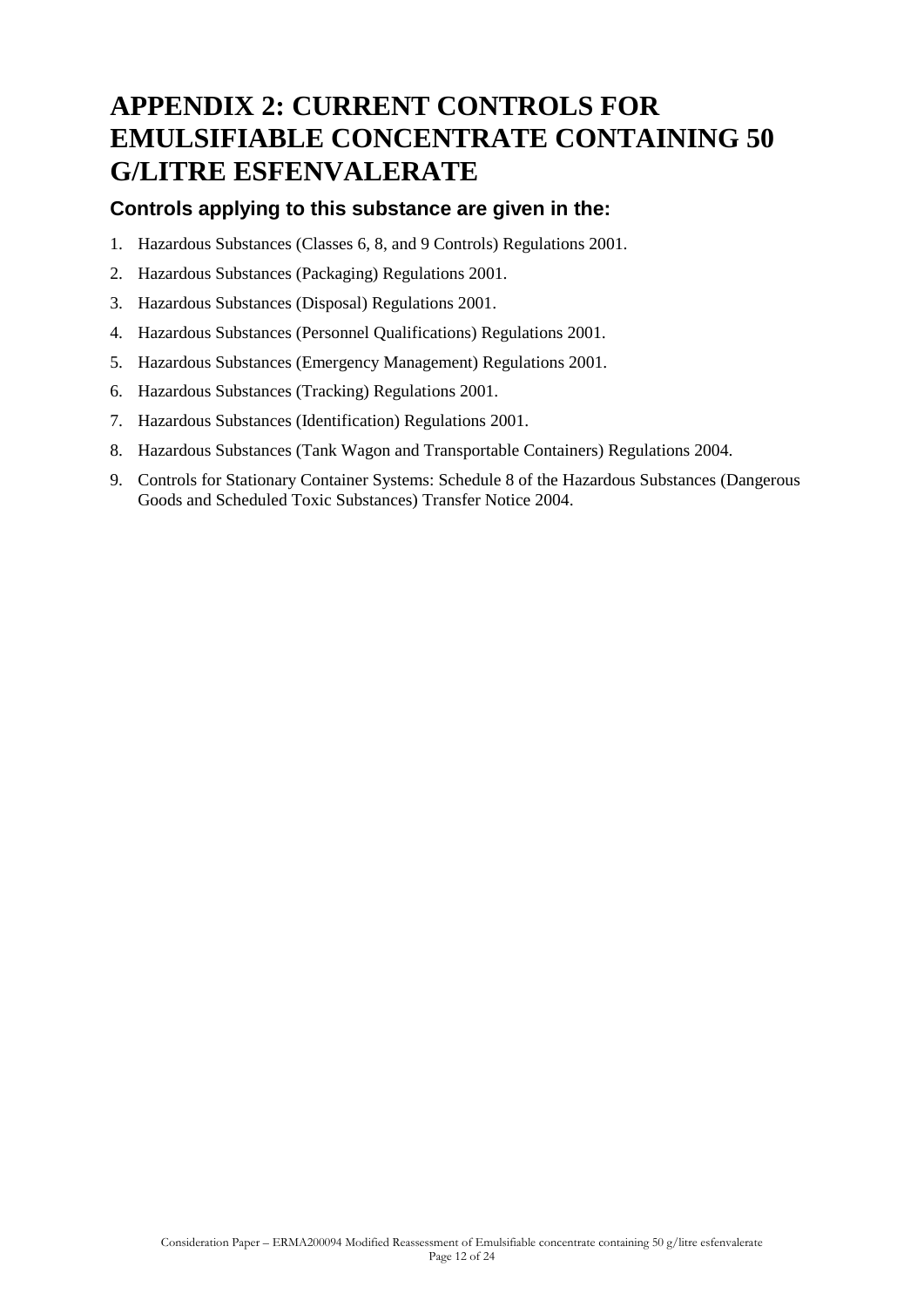## **Part A: Relevant Controls**

The control codes in this table refer to the control codes as defined in the classification/controls matrix of the User Guide to the Control Regulations. The matrix uses a coding system whereby each unique code represents a regulatory provision or group of related provisions in the HSNO "regulatory toolbox".

Details of the HSNO regulations relating to the control codes are available in the *Compilation of Hazardous Substances Regulations and Controls* available at [http://www.ermanz.govt.nz/hs/hs](http://www.ermanz.govt.nz/hs/hs-regulations.html)[regulations.html.](http://www.ermanz.govt.nz/hs/hs-regulations.html)

The relevant controls from the HSNO "regulatory toolbox" that apply to this substance are listed below. Where a control has been changed this is indicated by a star (\*) next to the control code. The detail of this change, including deletion of a control, is given in Part B of this document.

|                     |                   | <u>Hazardous Oubstances (Olasses 6, 6, and 9 Obitions) Regulations Zoo F</u>                   |
|---------------------|-------------------|------------------------------------------------------------------------------------------------|
| Code T1             | Regs $11-27$      | Limiting exposure to toxic substances through the setting of                                   |
|                     |                   | <b>TELs</b>                                                                                    |
| Code T <sub>2</sub> | Regs 29, 30       | Controlling exposure in places of work through the setting<br>of WESs.                         |
| Code T <sub>4</sub> | Reg 7             | Requirements for equipment used to handle substances                                           |
| Code T <sub>5</sub> | Reg 8             | Requirements for protective clothing and equipment                                             |
| Code T7             | Reg <sub>10</sub> | Restrictions on the carriage of toxic or corrosive substances<br>on passenger service vehicles |
| Code $E1*$          | Regs $32 - 45$    | Limiting exposure to ecotoxic substances through the<br>setting of EELs                        |
| Code E <sub>2</sub> | Regs $46 - 48$    | Restrictions on use of substances in application areas                                         |
| Code E3             | Reg 49            | Controls relating to protection of terrestrial invertebrates eg<br>beneficial insects          |
| Code E5             | Regs $5(2)$ , 6   | Requirements for keeping records of use                                                        |
| Code E6             | Reg 7             | Requirements for equipment used to handle substances                                           |
| Code E7*            | Reg 9             | Approved handler/security requirements for certain<br>ecotoxic substances                      |
|                     |                   |                                                                                                |

### **Hazardous Substances (Classes 6, 8, and 9 Controls) Regulations 2001**

### **Hazardous Substances (Packaging) Regulations 2001**

| Code P1  | Regs $5, 6, 7(1), 8$ | General packaging requirements                              |
|----------|----------------------|-------------------------------------------------------------|
| Code P3  | Reg 9                | Criteria that allow substances to be packaged to a standard |
|          |                      | not meeting Packing Group I, II or III criteria             |
| Code P13 | Reg <sub>19</sub>    | Packaging requirements for toxic substances                 |
| Code P15 | Reg 21               | Packaging requirements for ecotoxic substances              |
| Code PG3 | Schedule 3           | Packaging requirements equivalent to UN Packing Group       |
|          |                      | Ш                                                           |

### **Hazardous Substances (Disposal) Regulations 2001**

| Code D4             | Reg 8             | Disposal requirements for toxic and corrosive substances  |
|---------------------|-------------------|-----------------------------------------------------------|
| Code D <sub>5</sub> | Reg 9             | Disposal requirements for ecotoxic substances             |
| Code D6             | Reg <sub>10</sub> | Disposal requirements for packages                        |
| Code D7             | Regs 11, 12       | Information requirements for manufacturers, importers and |
|                     |                   | suppliers, and persons in charge                          |
| Code D8             | Regs 13, 14       | Documentation requirements for manufacturers, importers   |
|                     |                   | and suppliers, and persons in charge                      |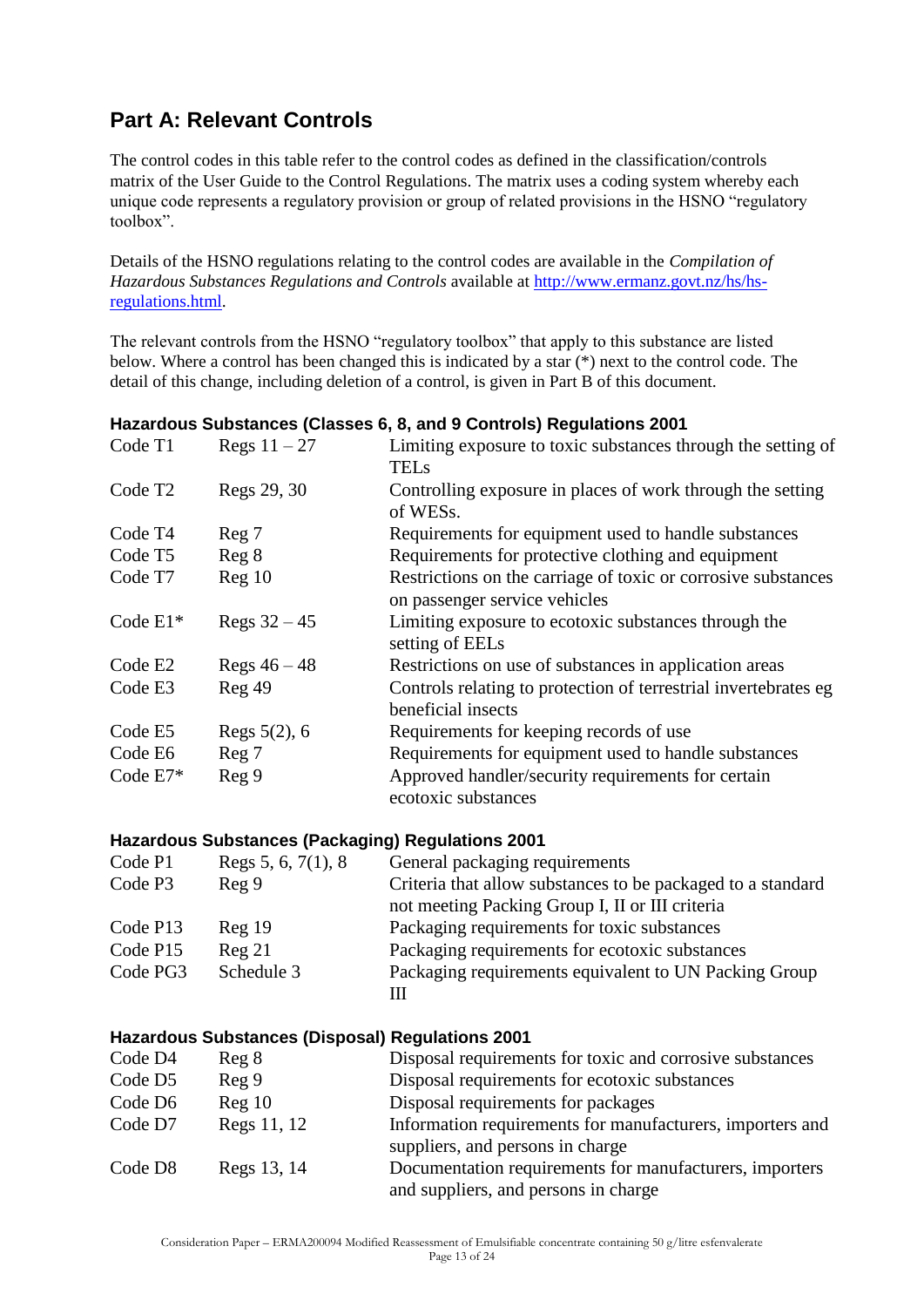### **Hazardous Substances (Personnel Qualifications) Regulations 2001**

| Code AH1* Regs $4-6$ | Approved Handler requirements (including test certificate |
|----------------------|-----------------------------------------------------------|
|                      | and qualification requirements)                           |

### **Hazardous Substances (Tracking) Regulations 2001**

|  |  | Code TR1* Regs $4(1)$ , 5, 6 | General tracking requirements |
|--|--|------------------------------|-------------------------------|
|--|--|------------------------------|-------------------------------|

### **Hazardous Substances (Emergency Management) Regulations 2001**

| Code EM1        | Regs $6, 7, 9 - 11$ | Level 1 information requirements for suppliers and persons                                         |
|-----------------|---------------------|----------------------------------------------------------------------------------------------------|
|                 |                     | in charge                                                                                          |
| Code EM6        | Reg 8(e)            | Information requirements for toxic substances                                                      |
| Code EM7        | Reg 8(f)            | Information requirements for ecotoxic substances                                                   |
| Code EM8        | Regs 12-16, 18-20   | Level 2 information requirements for suppliers and persons<br>in charge                            |
| Code EM11       | Regs $25 - 34$      | Level 3 emergency management requirements: duties of<br>person in charge, emergency response plans |
| Code<br>$EM12*$ | Regs $35 - 41$      | Level 3 emergency management requirements: secondary<br>containment                                |
| Code EM13       | $\text{Reg }42$     | Level 3 emergency management requirements: signage                                                 |

#### **Hazardous Substances (Identification) Regulations 2001**

| Code I1     | Regs 6, 7, 32–35, | Identification requirements, duties of persons in charge, |
|-------------|-------------------|-----------------------------------------------------------|
|             | $36(1) - (7)$     | accessibility, comprehensibility, clarity and durability  |
| Code I3     | Reg 9             | Priority identifiers for ecotoxic substances              |
| Code I8     | Reg 14            | Priority identifiers for toxic substances                 |
| Code I9     | Reg 18            | Secondary identifiers for all hazardous substances        |
| Code I11    | Reg <sub>20</sub> | Secondary identifiers for ecotoxic substances             |
| Code $116*$ | Reg <sub>25</sub> | Secondary identifiers for toxic substances                |
| Code I17    | Reg26             | Use of generic names                                      |
| Code I18    | Reg <sub>27</sub> | Requirements for using concentration ranges               |
| Code I19    | Regs $29 - 31$    | Additional information requirements, including situations |
|             |                   | where substances are in multiple packaging                |
| Code I20    | Reg 36(8)         | Durability of information for class 6.1 substances        |
| Code I21    | Regs 37-39, 47-50 | General documentation requirements                        |
| Code I23    | Reg 41            | Specific documentation requirements for ecotoxic          |
|             |                   | substances                                                |
| Code I28    | Reg46             | Specific documentation requirements for toxic substances  |
| Code I29    | Regs 51, 52       | Signage requirements                                      |
| Code I30    | Reg 53            | Advertising corrosive and toxic substances                |

### **Hazardous Substances (Tank Wagon and Transportable Containers) Regulations 2004**

### **Controls for Stationary Container Systems**

These controls are set out in Schedule 8 of the Hazardous Substances (Dangerous Goods and Scheduled Toxic Substances) Transfer Notice 2004\*

### **HSNO regulations details:**

Details for the HSNO regulations relating to the control codes (unless otherwise changed as listed in Part B) are available in the *Compilation of Hazardous Substances Regulations and Controls* available at [http://www.ermanz.govt.nz/hs/hs-regulations.html.](http://www.ermanz.govt.nz/hs/hs-regulations.html)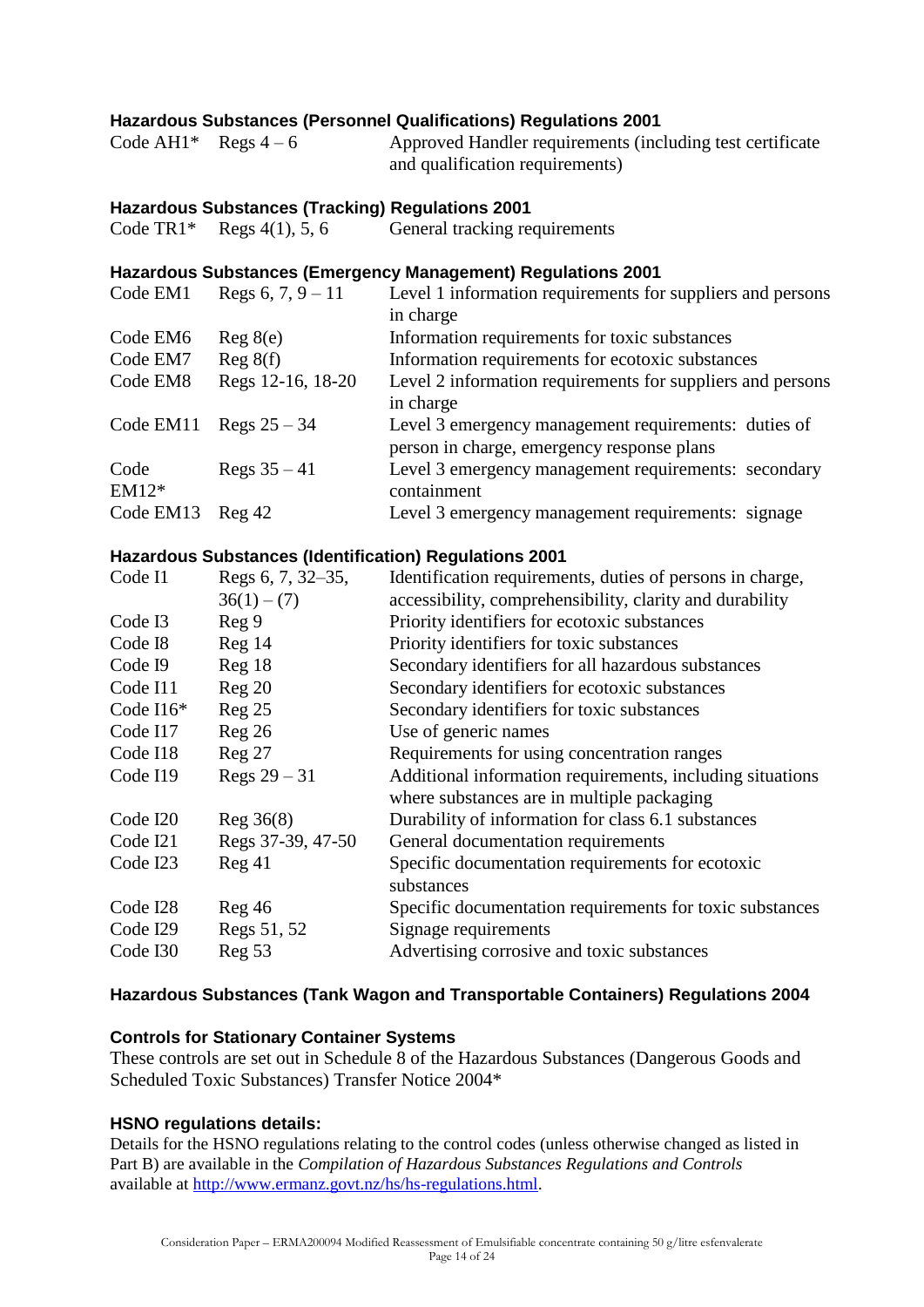## **Part B: Changes to Controls**

The wording of the varied regulations given below may be different to that in the Hazardous Substances (Pesticides) Transfer Notice (*New Zealand Gazette*, Issue No. 72). This is because the varied regulations in the transfer notice are written to apply to more than one substance at a time. For this particular substance register entry (this document), the wording has been simplified to apply solely to this substance. Nonetheless, this simplification of the text has not changed the meaning or the requirements as they are set out in the Pesticides Transfer Notice.

#### **Code E7/AH1 Regulation 9 of the Hazardous Substances (Classes 6, 8 and 9 Controls) Regulations 2001**

*Regulation 9(1) is replaced by:*

- *(1) This hazardous substance must be under the personal control of an approved handler when the substance is—*
	- *(a) applied in a wide dispersive manner; or*
	- (b) used by a commercial contractor; or
	- (c) applied directly onto or into water.

### **Code TR1 Regulations 4 to 6 of the Hazardous Substances (Tracking) Regulations 2001**

*Regulations 4 to 6 are omitted for this substance.* 

*This means that this substance does not need to be tracked.*

### **Code EM12 Regulations 35-42 of the Hazardous Substances (Emergency Management) Regulations 2001**

*The following subclauses are added after subclause (3) of regulation 36:*

- *(4) For the purposes of this regulation, and regulations 37 to 40, where this substance is contained in pipework that is installed and operated so as to manage any loss of containment in the pipework it—*
	- *(a) is not to be taken into account in determining whether a place is required to have a secondary containment system; and*
	- *(b) is not required to be located in a secondary containment system.*
- *(5) In this clause, pipework—*
	- *(a) means piping that—*
		- *(i) is connected to a stationary container; and*
		- *(ii) is used to transfer a hazardous substance into or out of the stationary container; and*

*(b)includes a process pipeline or a transfer line.*

### **Code I16 Regulation 25 of the Hazardous Substances (Identification) Regulations 2001**

*Regulation 25 applies as if the following were inserted after paragraph (f):*

*(g) a warning of the effects of paresthesia and how to avoid it.*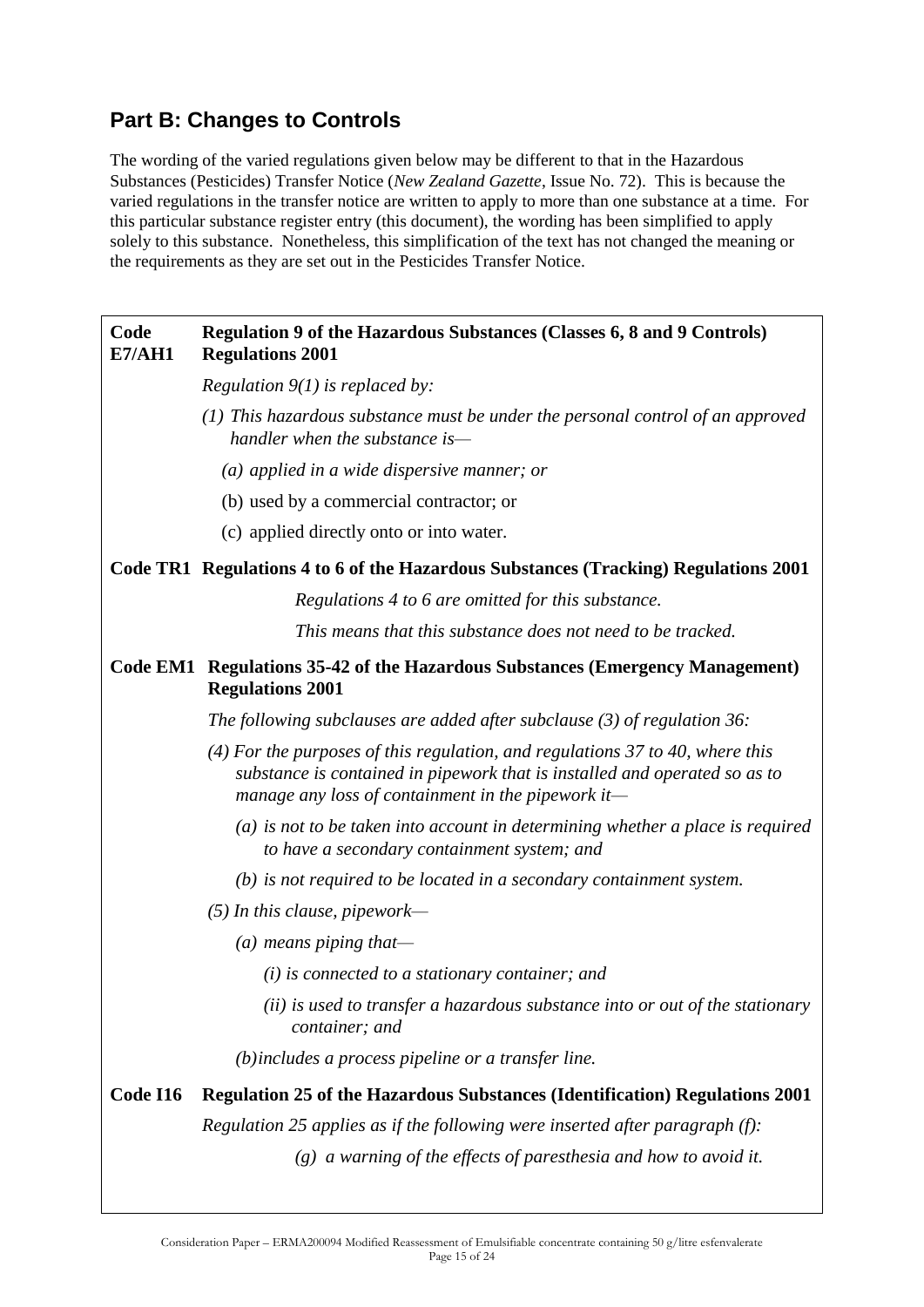### **Schedule 8 of the Hazardous Substances (Dangerous Goods and Scheduled Toxic Substances) Transfer Notice 2004**

*Clause 1: This clause applies as if the words "a hazardous substance described in Schedules 1 and 2" in subclause (1) was replaced by:*

*"this substance".*

*Clause 100: This clause applies as if subclause (1) was replaced by:*

- *(1) In this Part, existing stationary container system means a stationary container system to which this Schedule applies that, immediately before 1 July 2004,—*
	- *(a) was being used to contain this substance; or*
	- *(b) was designed to be used to contain this substance, and construction of the stationary container system to that design had commenced.*

### **Exposure limits:**

| Code T1             | <b>Tolerable Exposure Limits:</b>                                                                                                                                                                                                                                                                                                                                                                                                                                                                                      |
|---------------------|------------------------------------------------------------------------------------------------------------------------------------------------------------------------------------------------------------------------------------------------------------------------------------------------------------------------------------------------------------------------------------------------------------------------------------------------------------------------------------------------------------------------|
|                     | No tolerable exposure limit (TEL) is set for this substance at this time.                                                                                                                                                                                                                                                                                                                                                                                                                                              |
| Code E1             | <b>Environmental Exposure Limits:</b>                                                                                                                                                                                                                                                                                                                                                                                                                                                                                  |
|                     | No environmental exposure limit (EEL) is set for this substance at this time. The<br>default EELs given under regulation 32 are deleted.                                                                                                                                                                                                                                                                                                                                                                               |
| Code T <sub>2</sub> | <b>Workplace Exposure Standards:</b>                                                                                                                                                                                                                                                                                                                                                                                                                                                                                   |
|                     | Under regulation 29(2) of the Hazardous Substance (Classes 6, 8,<br>and 9 Controls) Regulations 2001, the Authority adopts as a<br>workplace exposure standard for this substance, and each<br>component of this substance, the value or values specified in the<br>document described in "Workplace Exposure Standards", published<br>by the Occupational Safety and Health Service, Department of<br>Labour, January 2002, ISBN 0-477-03660-0. Also available at<br>www.osh.govt.nz/order/catalogue/pdf/wes2002.pdf. |

### **Explanatory Note for Interpretation of Control Codes:**

**Code I16** This substance has an additional labeling requirement to warn of the effects of paresthesia and how to avoid it. This requirement will be met by a labeling statement such as "facial skin contact may cause temporary facial numbness".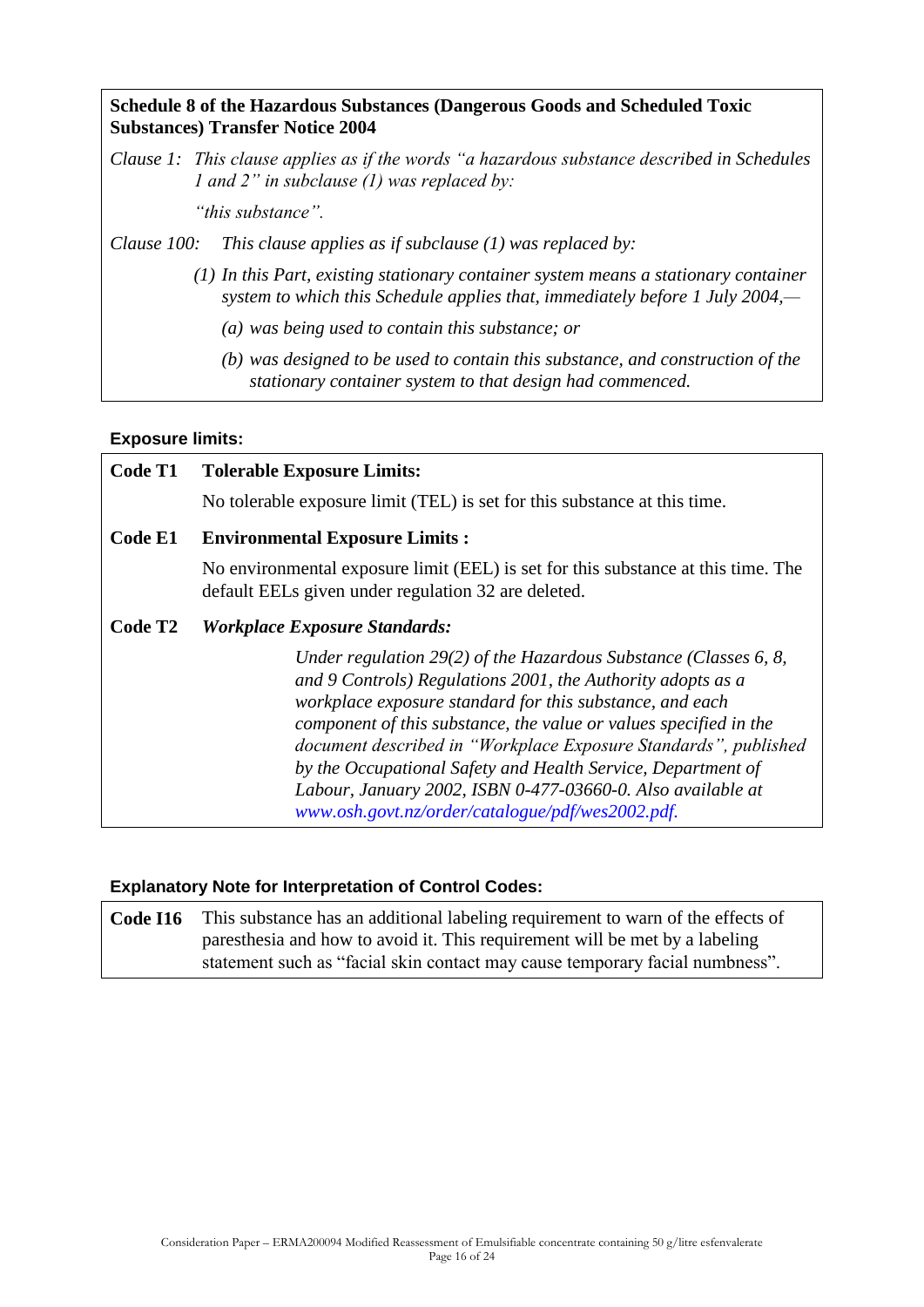# **APPENDIX 3: LIST OF REVISED CONTROLS PROPOSED FOR EMULSIFIABLE CONCENTRATE CONTAINING 50 G/LITRE ESFENVALERATE**

### **Table A3.1: Revised controls proposed for emulsifiable concentrate containing 50 g/litre esfenvalerate – codes, regulations and variations.**

| <b>Control</b><br>Code <sup>4</sup> | Regulation <sup>5</sup> | <b>Topic</b>                                                                                      | <b>Variations</b>                                                       |
|-------------------------------------|-------------------------|---------------------------------------------------------------------------------------------------|-------------------------------------------------------------------------|
|                                     |                         | Hazardous Substances (Classes 1 to 5 Controls) Regulations 2001                                   |                                                                         |
| F <sub>2</sub>                      | 8                       | General public transportation<br>restrictions and requirements for all<br>class 1 to 5 substances | Controls F2 and T7 are combined.                                        |
| F <sub>6</sub>                      | 60-70                   | Requirements to prevent unintended<br>ignition of class 2.1.1, 2.1.2 and 3.1<br>substances        |                                                                         |
| F11                                 | 76                      | Segregation of incompatible<br>substances                                                         |                                                                         |
|                                     |                         | Hazardous Substances (Classes 6, 8, and 9 Controls) Regulations 2001                              |                                                                         |
| T <sub>1</sub>                      | $11 - 27$               | Limiting exposure to toxic<br>substances                                                          | No TEL values are set at this time.                                     |
| T <sub>2</sub>                      | 29, 30                  | Controlling exposure in places of<br>work                                                         | No WES values are set at this time.                                     |
| T4, E6                              | $\overline{7}$          | Requirements for equipment used to<br>handle hazardous substances                                 | Controls T4 and E6 are combined.                                        |
| T <sub>5</sub>                      | 8                       | Requirements for protective clothing<br>and equipment                                             |                                                                         |
| T7                                  | 10                      | Restrictions on the carriage of toxic<br>or corrosive substance on passenger<br>service vehicles  | Controls F2 and T7 are combined.                                        |
| E1                                  | 32-45                   | Limiting exposure to ecotoxic<br>substances                                                       | No EEL values are set at this time<br>and the default EELs are deleted. |
| E2                                  | 46-48                   | Restrictions on use within<br>application area                                                    | As no EELs are set, no application<br>rate is set at this time.         |
| E <sub>3</sub>                      | 49                      | Controls relating to protection of<br>terrestrial invertebrates e.g.<br>beneficial insects        |                                                                         |
| E <sub>5</sub>                      | 6                       | Requirements for keeping records of<br>use                                                        |                                                                         |
| E7                                  | 9                       | Approved handler/security                                                                         | This substance must be under the                                        |

<sup>4</sup> Note: The numbering system used in this column relates to the coding system used in the ERMA New Zealand Controls Matrix. This links the hazard classification categories to the regulatory controls triggered by each category. It is available from the ERMA New Zealand website [www.ermanz.govt.nz/resources](http://www.ermanz.govt.nz/resources) and is also contained in the ERMA New Zealand User Guide to the HSNO Control Regulations. <sup>5</sup> These Regulations form the controls applicable to this substance. Refer to the cited Regulations for the formal specification, and for definitions

 $\overline{a}$ 

and exemptions.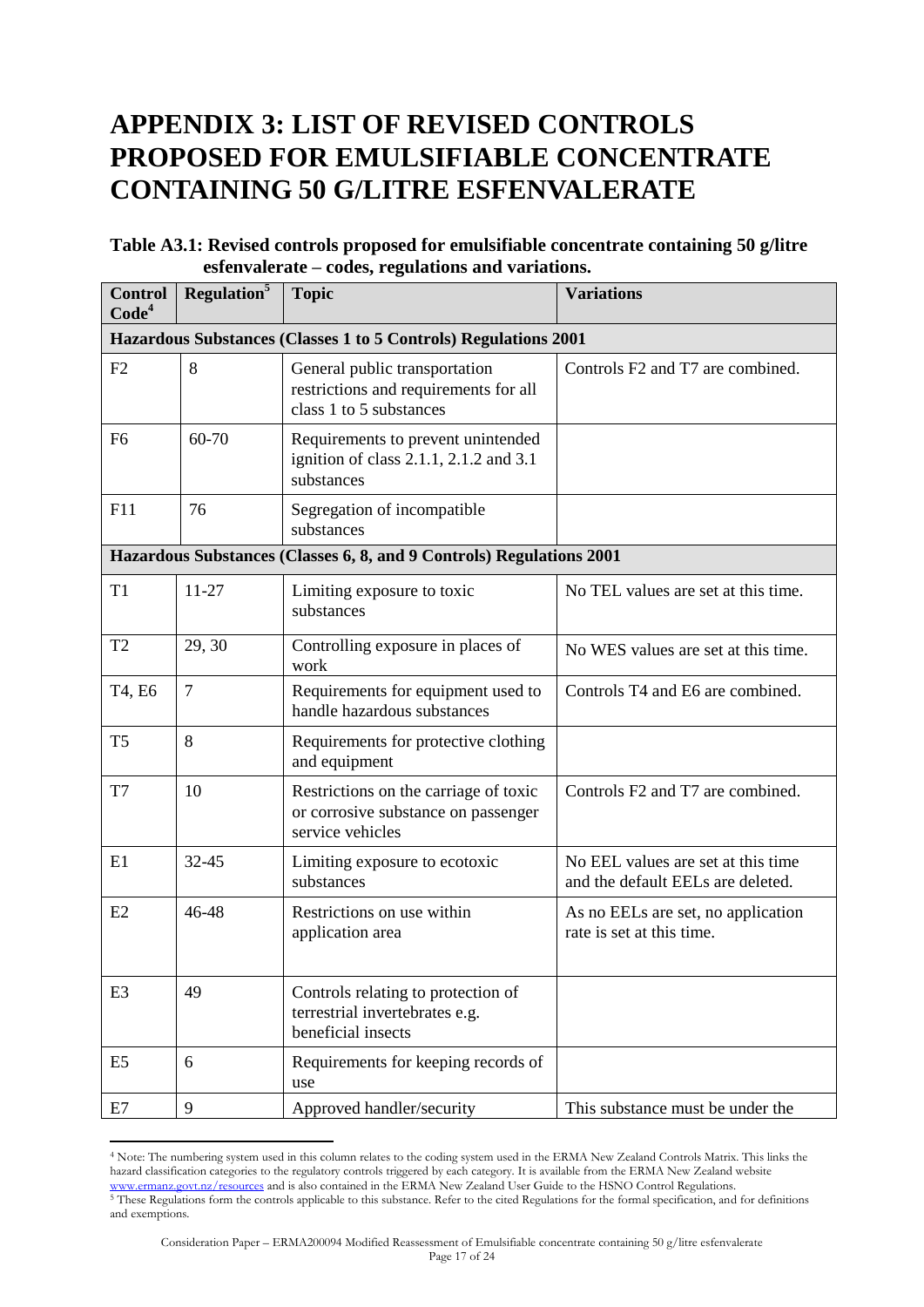| <b>Control</b><br>Code <sup>4</sup> | Regulation <sup>5</sup>       | <b>Topic</b>                                                                                   | <b>Variations</b>                                                                                                                                               |
|-------------------------------------|-------------------------------|------------------------------------------------------------------------------------------------|-----------------------------------------------------------------------------------------------------------------------------------------------------------------|
|                                     |                               | requirements for certain toxic<br>substances                                                   | personal control of an approved<br>handler when the substance is:<br>Applied in a wide dispersive<br>a.<br>manner; or<br>b. Used by a commercial<br>contractor. |
|                                     |                               | Hazardous Substances (Identification) Regulations 2001                                         |                                                                                                                                                                 |
| $_{\rm II}$                         | $6, 7, 32-35,$<br>$36(1)-(7)$ | General identification requirements<br>Regulation $6$ – Identification duties                  |                                                                                                                                                                 |
|                                     |                               | of suppliers<br>Regulation $7$ – Identification duties                                         |                                                                                                                                                                 |
|                                     |                               | of persons in charge<br>Regulations 32 and 33 -<br>Accessibility of information                |                                                                                                                                                                 |
|                                     |                               | Regulations 34, 35, 36(1)-(7) –<br>Comprehensibility, Clarity and<br>Durability of information |                                                                                                                                                                 |
| I <sub>3</sub>                      | 9                             | Priority identifiers for ecotoxic<br>substances                                                |                                                                                                                                                                 |
| I <sub>5</sub>                      | 11                            | Priority identifiers for flammable<br>substances                                               |                                                                                                                                                                 |
| <b>I8</b>                           | 14                            | Priority identifiers for toxic<br>substances                                                   |                                                                                                                                                                 |
| <b>I9</b>                           | 18                            | Secondary identifiers for all<br>hazardous substances                                          |                                                                                                                                                                 |
| I11                                 | 20                            | Secondary identifiers for ecotoxic<br>substances                                               |                                                                                                                                                                 |
| I13                                 | 22                            | Secondary identifiers for flammable<br>substances                                              |                                                                                                                                                                 |
| I16                                 | 25                            | Secondary identifiers for toxic<br>substances                                                  | The following statement is to be<br>inserted after paragraph (f):                                                                                               |
| 117                                 | 26                            | Use of Generic Names                                                                           | (g) a warning of the effects of                                                                                                                                 |
| <b>I18</b>                          | 27                            | Use of Concentration Ranges                                                                    | paresthesia and how to avoid it.                                                                                                                                |
| I19                                 | 29-31                         | Alternative information in certain<br>cases                                                    |                                                                                                                                                                 |
|                                     |                               | Regulation 29 – Substances in fixed<br>bulk containers or bulk transport<br>containers         |                                                                                                                                                                 |
|                                     |                               | Regulation $30 -$ Substances in<br>multiple packaging                                          |                                                                                                                                                                 |
|                                     |                               | Regulation $31 -$ Alternative                                                                  |                                                                                                                                                                 |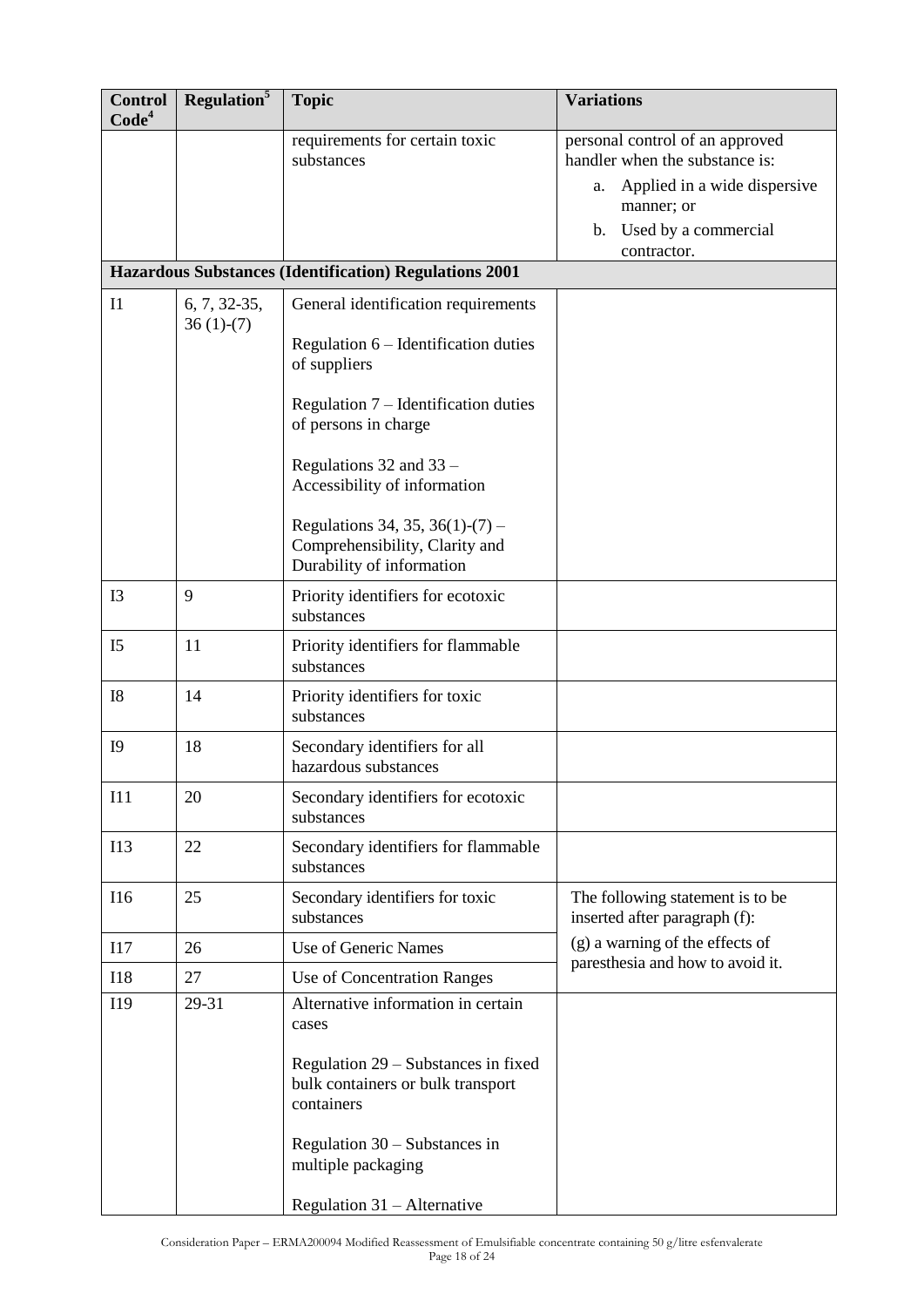| <b>Control</b><br>Code <sup>4</sup>                      | Regulation <sup>5</sup> | <b>Topic</b>                                                                      | <b>Variations</b> |
|----------------------------------------------------------|-------------------------|-----------------------------------------------------------------------------------|-------------------|
|                                                          |                         | information when substances are<br>imported                                       |                   |
| I20                                                      | 36(8)                   | Durability of information for class<br>6.1 substances                             |                   |
| I21                                                      | 37-39, 47-50            | Documentation required in places of<br>work                                       |                   |
|                                                          |                         | Regulation 37 – Documentation<br>duties of suppliers                              |                   |
|                                                          |                         | Regulation 38 – Documentation<br>duties of persons in charge of places<br>of work |                   |
|                                                          |                         | Regulation 39 – General content<br>requirements for documentation                 |                   |
|                                                          |                         | Regulation 47 – Information not<br>included in approval                           |                   |
|                                                          |                         | Regulation 48 – Location and<br>presentation requirements for<br>documentation    |                   |
|                                                          |                         | Regulation 49 – Documentation<br>requirements for vehicles                        |                   |
|                                                          |                         | Regulation $50 - Doc$ umentation to<br>be supplied on request                     |                   |
| I23                                                      | 41                      | Specific documentation requirements<br>for ecotoxic substances                    |                   |
| I25                                                      | 43                      | Specific documentation requirements<br>for flammable substances                   |                   |
| <b>I28</b>                                               | 46                      | Specific documentation requirements<br>for toxic substances                       |                   |
| I29                                                      | 51-52                   | Duties of persons in charge of places<br>with respect to signage                  |                   |
| <b>I30</b>                                               | 53                      | Advertising corrosive and toxic<br>substances                                     |                   |
| <b>Hazardous Substances (Packaging) Regulations 2001</b> |                         |                                                                                   |                   |
| P <sub>1</sub>                                           | 5, 6, 7(1), 8           | General packaging requirements                                                    |                   |
|                                                          |                         | Regulation $5 -$ Ability to retain<br>contents                                    |                   |
|                                                          |                         | Regulation 6 - Packaging markings                                                 |                   |
|                                                          |                         | Regulation $7(1)$ – Requirements<br>when packing hazardous substance              |                   |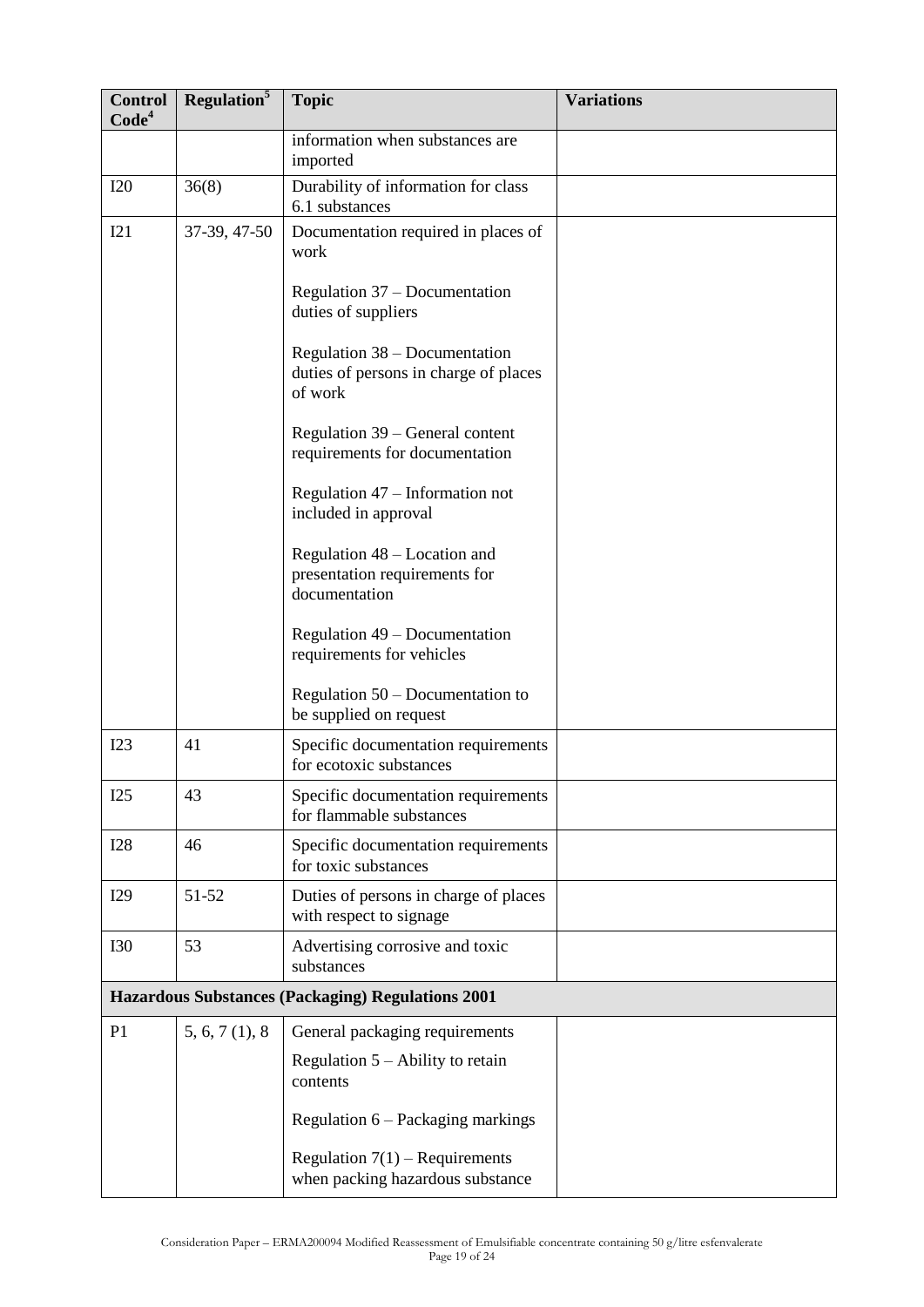| <b>Control</b><br>Code <sup>4</sup> | Regulation <sup>5</sup> | <b>Topic</b>                                                                                                                                         | <b>Variations</b>                                                                                                                                                                                                                                                            |
|-------------------------------------|-------------------------|------------------------------------------------------------------------------------------------------------------------------------------------------|------------------------------------------------------------------------------------------------------------------------------------------------------------------------------------------------------------------------------------------------------------------------------|
|                                     |                         | Regulation $8$ – Compatibility                                                                                                                       |                                                                                                                                                                                                                                                                              |
|                                     |                         | Regulation 9A and 9B - Large<br>Packaging                                                                                                            |                                                                                                                                                                                                                                                                              |
| P <sub>3</sub>                      | 9                       | Packaging requirements for<br>substances packed in limited<br>quantities                                                                             |                                                                                                                                                                                                                                                                              |
| P13,<br>P15                         | 19, 21                  | Packaging requirements for toxic<br>and ecotoxic substances                                                                                          | Controls P13 and P15 are combined.                                                                                                                                                                                                                                           |
| PG3                                 | Schedule 3              | The tests in Schedule 3 correlate to<br>the packaging requirements of UN<br>Packing Group III (UN PGIII).                                            |                                                                                                                                                                                                                                                                              |
| PS4                                 | Schedule 4              | This schedule describes the<br>minimum packaging requirements<br>that must be complied with when a<br>substance is packaged in limited<br>quantities |                                                                                                                                                                                                                                                                              |
|                                     |                         | <b>Hazardous Substances (Disposal) Regulations 2001</b>                                                                                              |                                                                                                                                                                                                                                                                              |
| D2. D4,<br>D <sub>5</sub>           | 6, 8, 9                 | Disposal requirements for<br>flammable, toxic, corrosive and<br>ecotoxic substances                                                                  | Controls D2, D4 and D5 are<br>combined.                                                                                                                                                                                                                                      |
| D <sub>6</sub>                      | 10                      | Disposal requirements for packages                                                                                                                   |                                                                                                                                                                                                                                                                              |
| D7                                  | 11, 12                  | Disposal information requirements                                                                                                                    |                                                                                                                                                                                                                                                                              |
| D <sub>8</sub>                      | 13, 14                  | Disposal documentation<br>requirements                                                                                                               |                                                                                                                                                                                                                                                                              |
|                                     |                         | Hazardous Substances (Emergency Management) Regulations 2001                                                                                         |                                                                                                                                                                                                                                                                              |
| EM1                                 | $6, 7, 9-11$            | Level 1 emergency management                                                                                                                         |                                                                                                                                                                                                                                                                              |
|                                     |                         | information: General requirements                                                                                                                    |                                                                                                                                                                                                                                                                              |
| EM <sub>6</sub>                     | 8(e)                    | Information requirements for toxic<br>substances                                                                                                     |                                                                                                                                                                                                                                                                              |
| EM7                                 | 8(f)                    | Information requirements for<br>ecotoxic substances                                                                                                  |                                                                                                                                                                                                                                                                              |
| EM <sub>8</sub>                     | 12-16, 18-20            | Level 2 emergency management                                                                                                                         |                                                                                                                                                                                                                                                                              |
|                                     |                         | documentation requirements                                                                                                                           |                                                                                                                                                                                                                                                                              |
| EM9                                 | 17                      | Additional information requirements<br>for flammable and oxidising                                                                                   |                                                                                                                                                                                                                                                                              |
|                                     |                         | substances and organic peroxides                                                                                                                     |                                                                                                                                                                                                                                                                              |
| <b>EM10</b>                         | $21 - 24$               | Fire extinguisher requirements                                                                                                                       |                                                                                                                                                                                                                                                                              |
| EM11                                | 25-34                   | Level 3 emergency management<br>requirements – emergency response                                                                                    |                                                                                                                                                                                                                                                                              |
|                                     |                         | plans                                                                                                                                                |                                                                                                                                                                                                                                                                              |
| <b>EM12</b>                         | 35-41                   | Level 3 emergency management<br>requirements: secondary<br>containment                                                                               | The following subclauses shall be<br>added after subclause (3) of<br>regulation 36:<br>For the purposes of this<br>(4)<br>regulation, and regulations<br>37 to 40, where this<br>substance is contained in<br>pipework that is installed and<br>operated so as to manage any |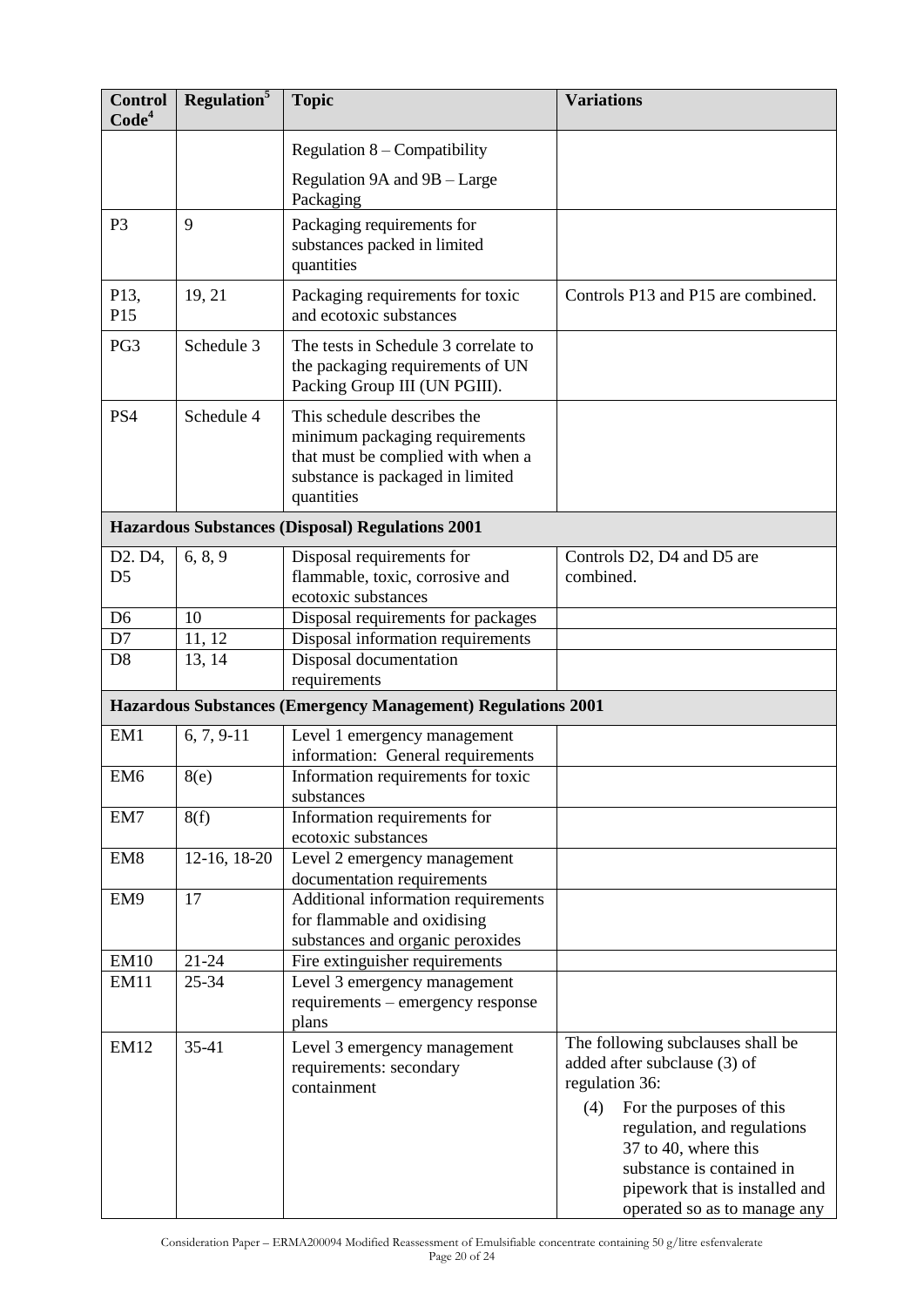| <b>Control</b><br>Code <sup>4</sup>                                                                                                                                                                                                                                                                                                                                                                                                                                                | <b>Regulation</b> <sup>5</sup> | <b>Topic</b>                                                                                                                                                                                                          | <b>Variations</b>                                                                                                                                                                                                                                                                                                                                                                                                                                                                                                                                                             |
|------------------------------------------------------------------------------------------------------------------------------------------------------------------------------------------------------------------------------------------------------------------------------------------------------------------------------------------------------------------------------------------------------------------------------------------------------------------------------------|--------------------------------|-----------------------------------------------------------------------------------------------------------------------------------------------------------------------------------------------------------------------|-------------------------------------------------------------------------------------------------------------------------------------------------------------------------------------------------------------------------------------------------------------------------------------------------------------------------------------------------------------------------------------------------------------------------------------------------------------------------------------------------------------------------------------------------------------------------------|
|                                                                                                                                                                                                                                                                                                                                                                                                                                                                                    |                                |                                                                                                                                                                                                                       | loss of containment in the<br>pipework it-<br>is not to be taken into<br>(a)<br>account in determining<br>whether a place is<br>required to have a<br>secondary containment<br>system; and<br>is not required to be<br>(b)<br>located in a secondary<br>containment system.<br>In this clause, pipework—<br>(5)<br>(a) means piping that—<br>is connected to a<br>(i)<br>stationary<br>container; and<br>is used to transfer a<br>(ii)<br>hazardous<br>substance into or<br>out of the stationary<br>container; and<br>(b) includes a process<br>pipeline or a transfer line. |
| <b>EM13</b>                                                                                                                                                                                                                                                                                                                                                                                                                                                                        | 42                             | Level 3 emergency management<br>$requirements - signature$                                                                                                                                                            |                                                                                                                                                                                                                                                                                                                                                                                                                                                                                                                                                                               |
|                                                                                                                                                                                                                                                                                                                                                                                                                                                                                    |                                | <b>Hazardous Substances (Personnel Qualifications) Regulations 2001</b>                                                                                                                                               |                                                                                                                                                                                                                                                                                                                                                                                                                                                                                                                                                                               |
| AH1                                                                                                                                                                                                                                                                                                                                                                                                                                                                                | $4 - 6$                        | Approved handler requirements<br>(including test certificate and<br>qualification requirements)                                                                                                                       | Refer to control E7                                                                                                                                                                                                                                                                                                                                                                                                                                                                                                                                                           |
|                                                                                                                                                                                                                                                                                                                                                                                                                                                                                    |                                | Hazardous Substances (Tank Wagons and Transportable Containers) Regulations 2004                                                                                                                                      |                                                                                                                                                                                                                                                                                                                                                                                                                                                                                                                                                                               |
| Regulations 4 to 43<br>where applicable                                                                                                                                                                                                                                                                                                                                                                                                                                            |                                | The Hazardous Substances (Tank Wagons and Transportable Containers)<br>Regulations 2004 prescribe a number of controls relating to tank wagons and<br>transportable containers and must be complied with as relevant. |                                                                                                                                                                                                                                                                                                                                                                                                                                                                                                                                                                               |
| <b>Section 77 and 77A Additional Controls</b>                                                                                                                                                                                                                                                                                                                                                                                                                                      |                                |                                                                                                                                                                                                                       |                                                                                                                                                                                                                                                                                                                                                                                                                                                                                                                                                                               |
| The controls relating to stationary container systems, secondary containment and unintended ignition of<br>flammable substances, as set out in Schedules 8, 9 and 10 of the Hazardous Substances (Dangerous<br>Goods and Scheduled Toxic Substances) Transfer Notice 2004 (Supplement to the New Zealand<br>Gazette, 26 March 2004, No. 35, page 767), as amended, shall apply to this substance, notwithstanding<br>clause 1(1) of Schedules 8 and 9 and clause 1 of Schedule 10. |                                |                                                                                                                                                                                                                       |                                                                                                                                                                                                                                                                                                                                                                                                                                                                                                                                                                               |
| Addition of subclauses after subclause (3) of Regulation 36 of the Hazardous Substances (Emergency<br>Management) Regulations 2001, refer control EM12.                                                                                                                                                                                                                                                                                                                            |                                |                                                                                                                                                                                                                       |                                                                                                                                                                                                                                                                                                                                                                                                                                                                                                                                                                               |
| This substance may not be applied onto or into water.                                                                                                                                                                                                                                                                                                                                                                                                                              |                                |                                                                                                                                                                                                                       |                                                                                                                                                                                                                                                                                                                                                                                                                                                                                                                                                                               |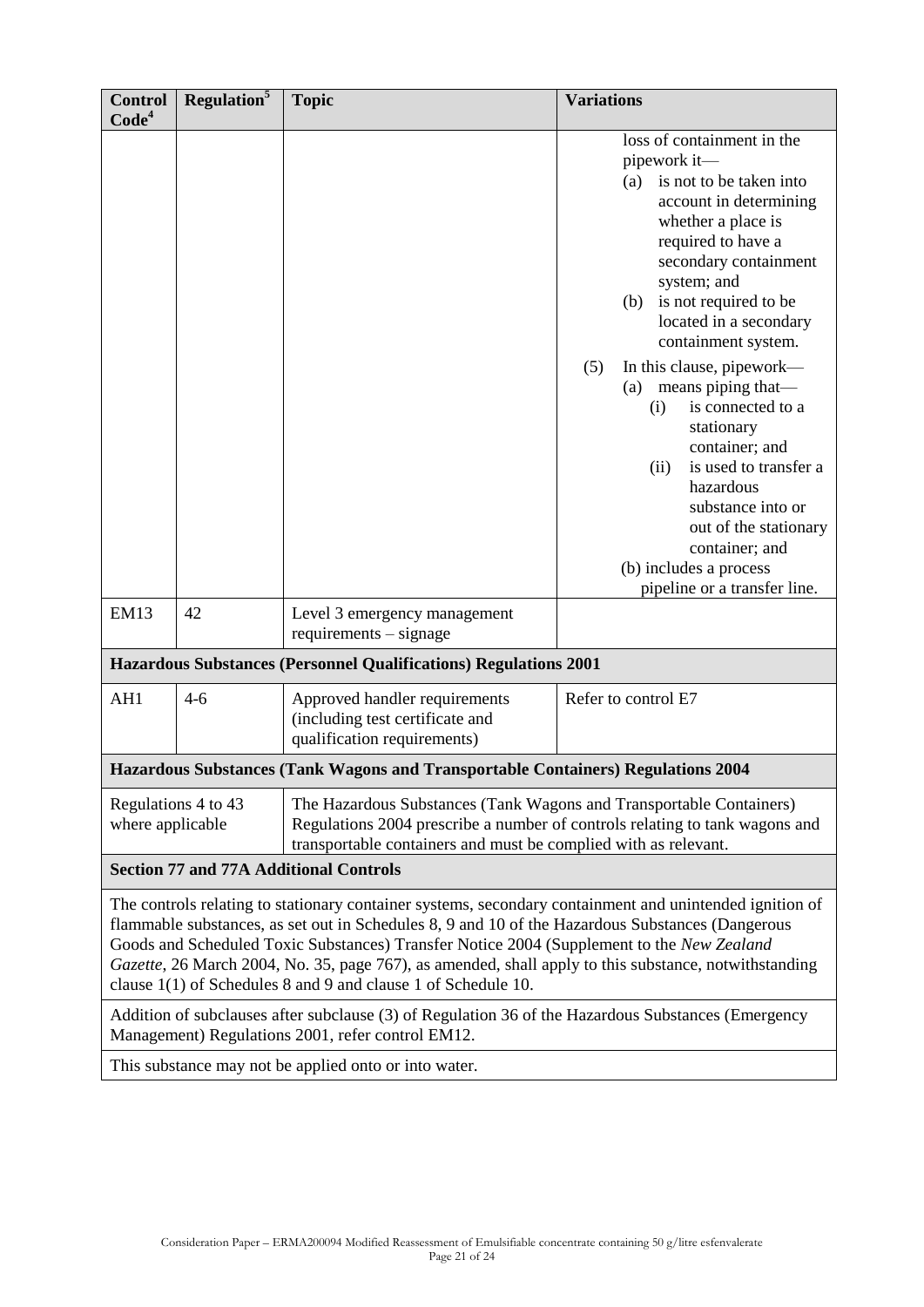# **APPENDIX 4: GOVERNMENT DEPARTMENTS, CROWN ENTITIES AND INTERESTED PARTIES NOTIFIED**

Aakland Chemicals (1997) Limited AgBio Research Limited Agcarm Incorporated AgResearch Limited Agronica New Zealand Limited AR and JA Drysdale Limited ARPPA BALDWINS BASF New Zealand Limited Bayer New Zealand Limited BOC Limited Chancery Green Chemagro New Zealand Limited Chemsafety Limited Crown Public Health DuPont (New Zealand) Limited Far North District Council Federated Farmers of New Zealand (Incorporated) Fish and Game Eastern Region Fruitfed Supplies Limited (PGG Wrightson Ltd) Grayson Wagner Company Ltd Greater Wellington - The Regional Council Green Party of Aotearoa New Zealand Hawkes Bay Regional Council Hawkes Bay Regional Council IMCD New Zealand Limited IPM Research Ltd Kaipara District Council Kawerau District Council Landcorp Farming Limited Lowndes Associates MAF Biosecurity New Zealand (MAFBNZ) Ministry of Research Science and Technology (MoRST) Napier Health Centre - Public Health Unit National Beekeepers Association New Zealand Bee Industry Group - Federated Farmers New Zealand Chemical Industry Council Inc New Zealand Customs Service New Zealand Meatworkers Union New Zealand Press Association New Zealand Society of Gunsmiths Inc Ngati Kahungunu Iwi Incorporated Northland District Health Board Northland Regional Council Nufarm New Zealand Limited Nufarm New Zealand Limited Pacific Building Steel Group Pacific Growers Supplies Limited Pesticide Action Network Aotearoa New Zealand PharmVet Solutions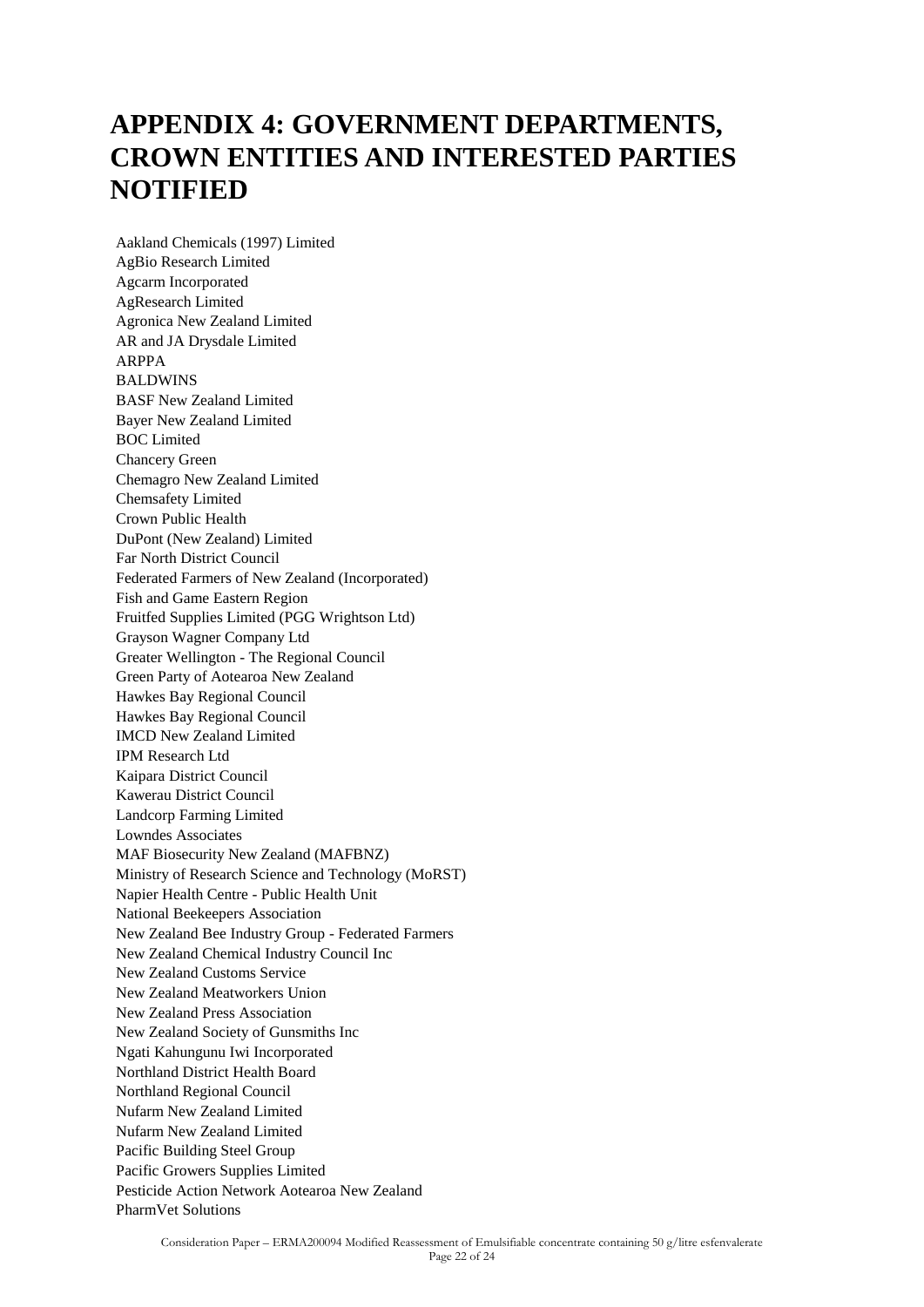Physicians and Scientists for Global Responsibility (PSGR) Rangitikei District Council Reckitt Benckiser Selleys Pty Ltd (ORICA) Sigma Aldrich South Taranaki District Council Sustainability Council of New Zealand Syngenta Crop Protection Limited Taranaki Regional Council Tasman District Council Taupo District Council Technical Strategy Group Limited Television New Zealand The National Beekeepers Association of New Zealand The New Zealand Institute for Plant and Food Research Limited (Auckland) The New Zealand Institute for Plant and Food Research Limited (Motueka) TMP Consultancy Zelam Limited 7 individuals